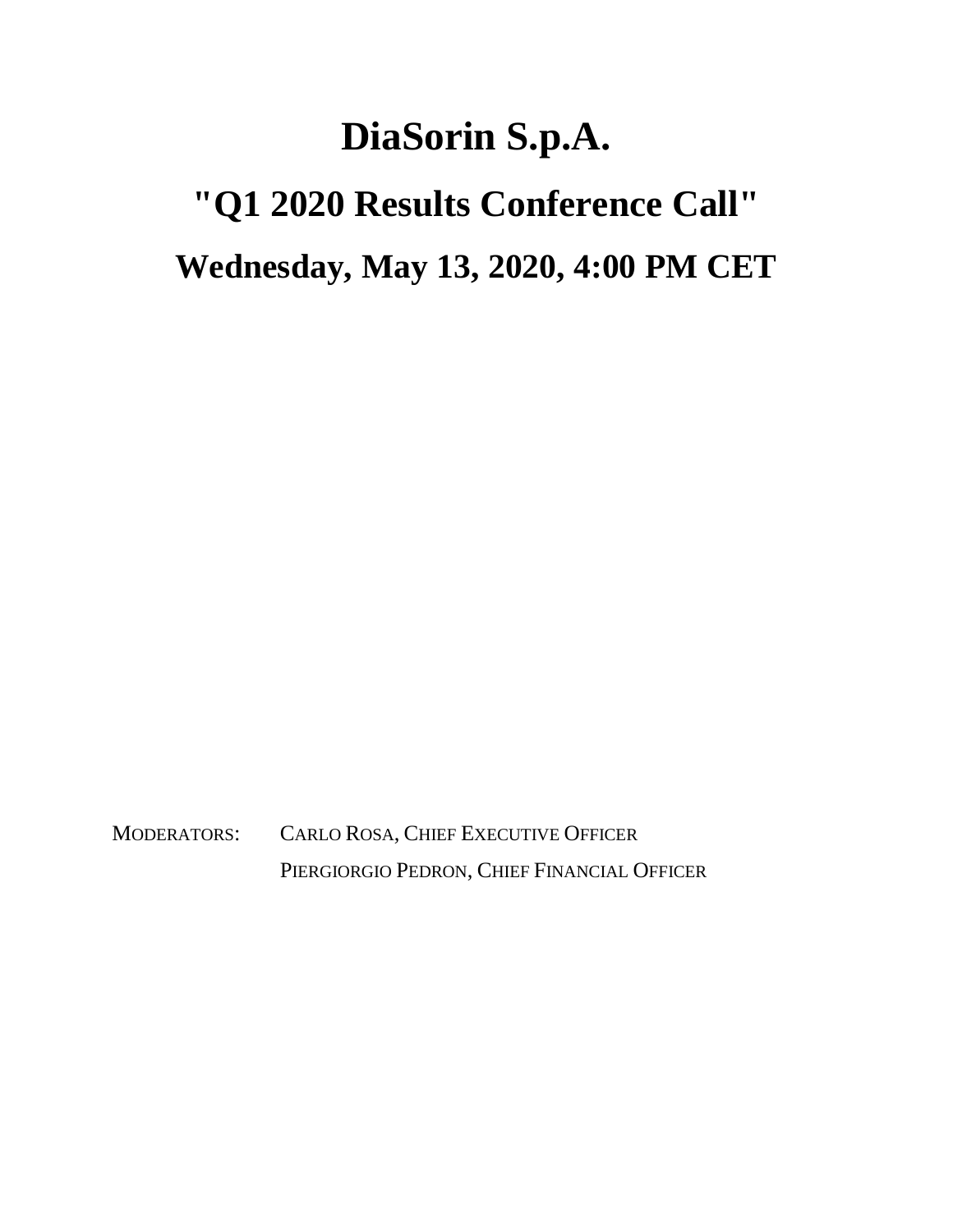OPERATOR: Good afternoon. This is the Chorus Call conference operator. Welcome and thank you for joining the DiaSorin Q1 2020 Results Conference Call. As a reminder, all participants are in listen-only mode. After the presentation, there will be an opportunity to ask questions. Should anyone need assistance during the conference call, they may signal an operator by pressing "\*" and "0" on their telephone.

> At this time, I would like to turn the conference over to Mr. Carlo Rosa, Chief Executive Officer of DiaSorin. Please go ahead, sir.

CARLO ROSA: Thank you operator, and good morning or good afternoon to everybody and welcome to the Quarter 1 call. From DiaSorin what I will do is, I will spend some time giving qualitative remarks about how I see really not Quarter 1, but how we see moving forward the situation with the market and the company. And then, Mr. Pedron is going to take you through the numbers.

> The reason why I do not intend to emphasize too much on Quarter 1 is that since Quarter 1 is fairly evident that the world has completely changed in terms of perspective and needs, and this is what I would like to focus on, because I believe that DiaSorin was one of the companies that was able to adapt and respond to this crisis situation and transform that into also an opportunity to provide very innovative products.

> So very briefly, if we look at Quarter 1 in March, if you think about it has been the first months where you would start to see effects on the business in geographies outside China. However, I think Quarter 1 gave a good indication of what we are now seeing in the rest of the world in China, because what we could observe at the peak of the pandemic situation is that you see that the regular routine testing completely crashed, and this is simply related to the fact that the authorities and people themselves did not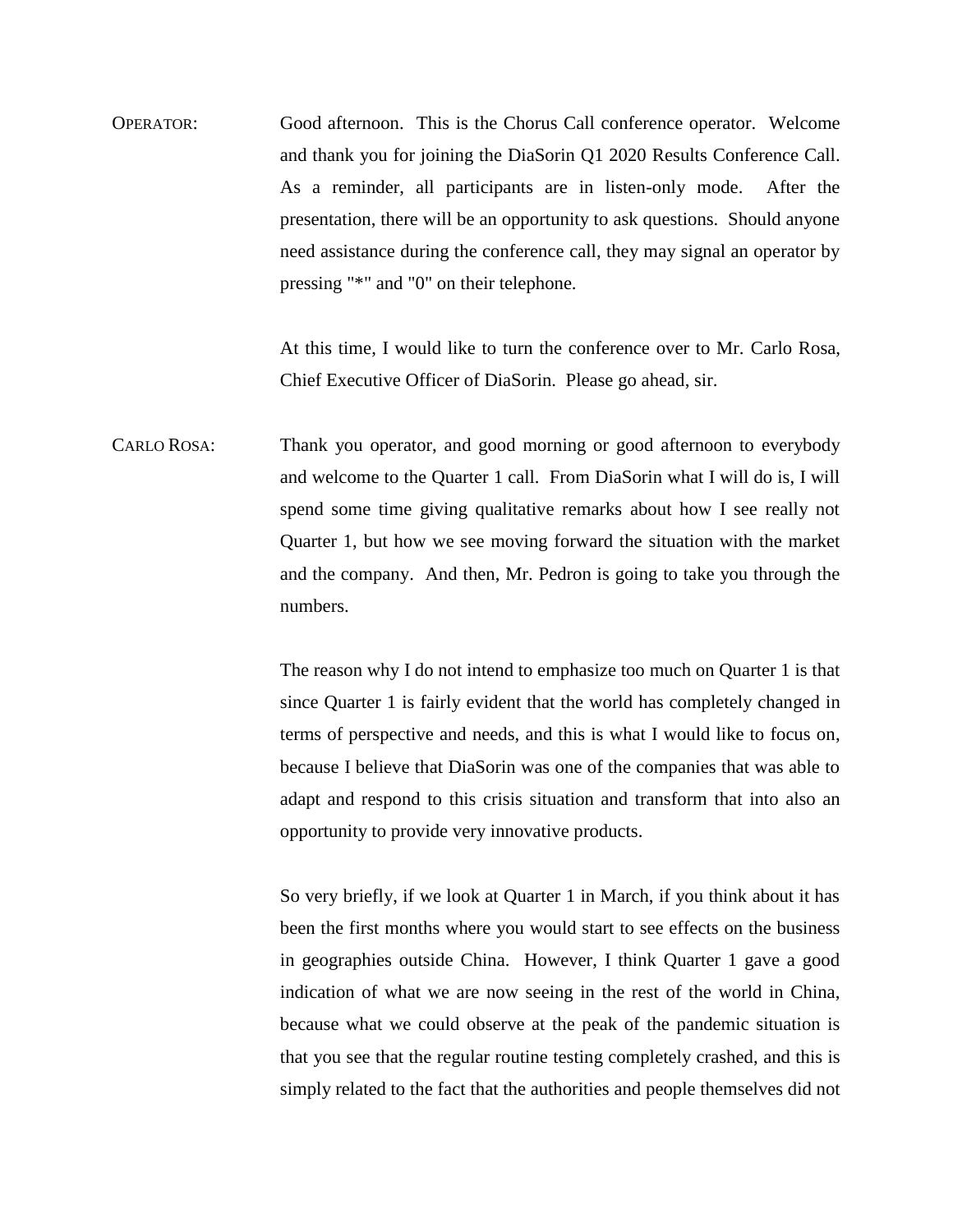go to hospitals any longer because of the risk of infection. As a result of that, what we have seen in China in February, March timeframe, we have seen decline of routine testing by 60%-65% which is what we see also now in the rest of geographies that are going through the pandemic wave.

Now, if we leave that to the side for one second, and we consider COVID and what would be…what has been the strategy for COVID and what we still plan to do about COVID. I think that we need to look at the way to frame the discussion around the epidemic and the clinical need. And it's very clear that today there are 2 tools which are fundamental to fight this epidemic, one is the ability to diagnose the acute infection, and today this has been...this is done primarily through the swab. And the second need now is to understand 2 things, prevalence of the infection and the second one is to answer to the question, whether patients exposed are developing or they are not developing an immune response that is protective.

So what did we do about it? Well, as everybody else but among the first in the world, we have developed right away a very fast assay for the virus diagnosis, and that has been done through a regular PCR assay designed by our system on our small MDX system, and the way that we position the product has been as an emergency product. And we have been very successful in doing so, because we can process 8 samples within 60 minutes and immediately the system was adopted…widely adopted in the U.S., in Italy and in a few other geographies where we had capacity to distribute as the analyzer that was used for triage [ph] in patients while they were waiting for the admission on the hospital ward.

In the last conference call, I said, I qualify this opportunity as 5 to 10 million dollars or euros of revenue per month, and what we have seen right now is that in fact the revenue opportunity is actually on the more €10 million...€10 million to €12 million per month. We have a certain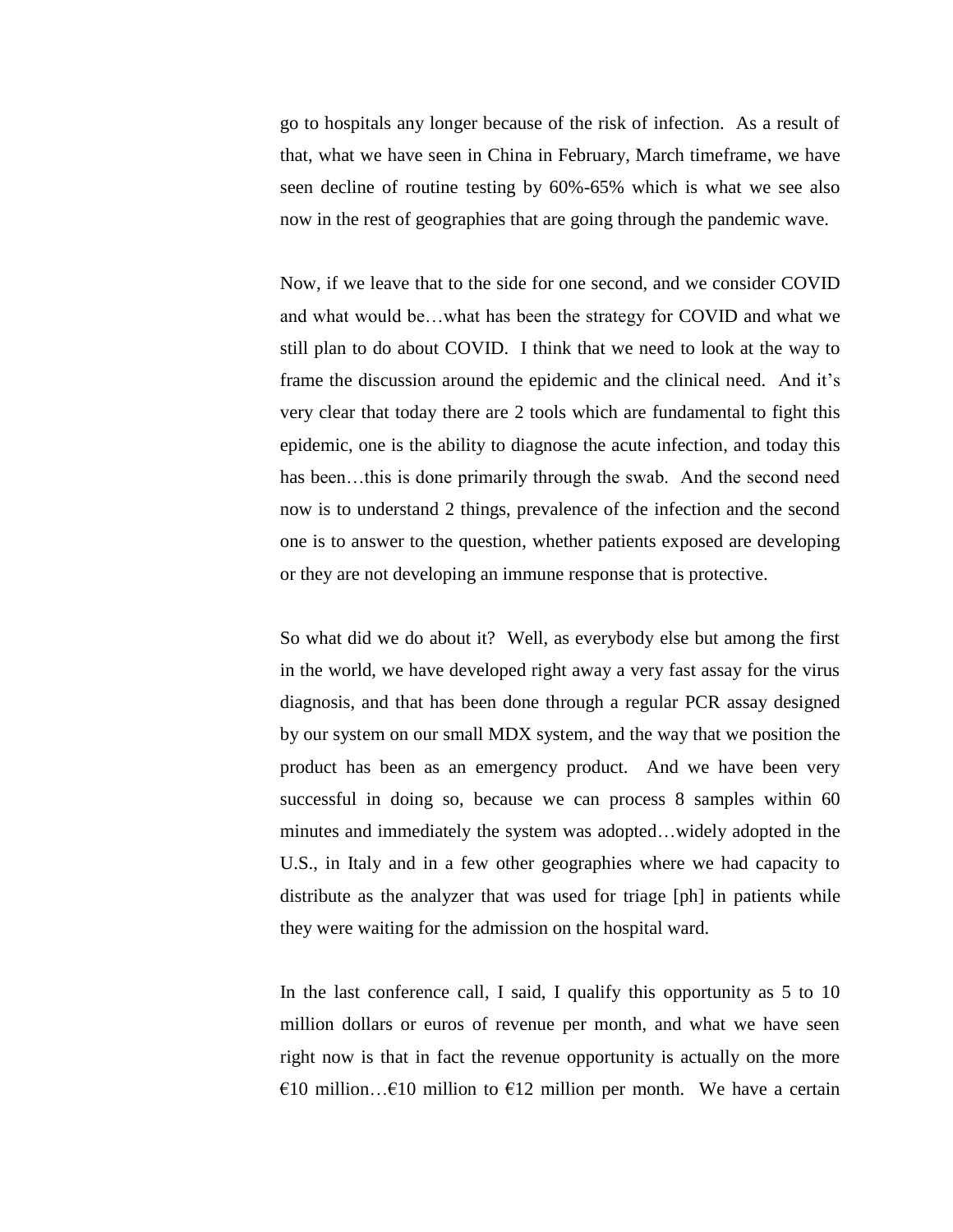capacity, we manufacture roughly around half a million test every month that we distribute among the main geographies, we expect this capacity to increase a little bit, but not dramatically because we have some limitations on the supply chain, on this manufacturing, and we don't believe we can expand too much behind it. So that I consider as a product that will continue to deliver these kind of revenues on a monthly basis moving forward.

Then we…as soon as the molecular assay was actually developed, we then move to the second question…the second tool. The second tool is serological assay that can be used to assess immunity. And I think very successful we have done that through collaborations with major institutions in Italy and this is because of the pandemic situation in Italy there was in this centers a large viability unfortunately of patients. And so we were very rapidly we were able to collect all the clinical data that have been necessary to support both CE marking and the FDA registration.

I am very proud of the fact that when DiaSorin was granted for the serological assay EUA [ph] in the U.S. by FDA, we were the fourth company to get the certification from the FDA. And today this assay is…we started actually distribution of the assay in the last week of April. We see that this assay has been received extremely well by different governments, and in fact we have been able to get a good chunk of the volume that today governments like Belgium, Israel and other countries have assigned to companies for epidemiological study. So we are extremely successful with this product. By the way, last night we got also approval in Canada, and we are the first assay…serological assay to be approved in Canada by Health Canada for SARS-CoV-2 IgG diagnosis. And I am very proud certainly about this achievement.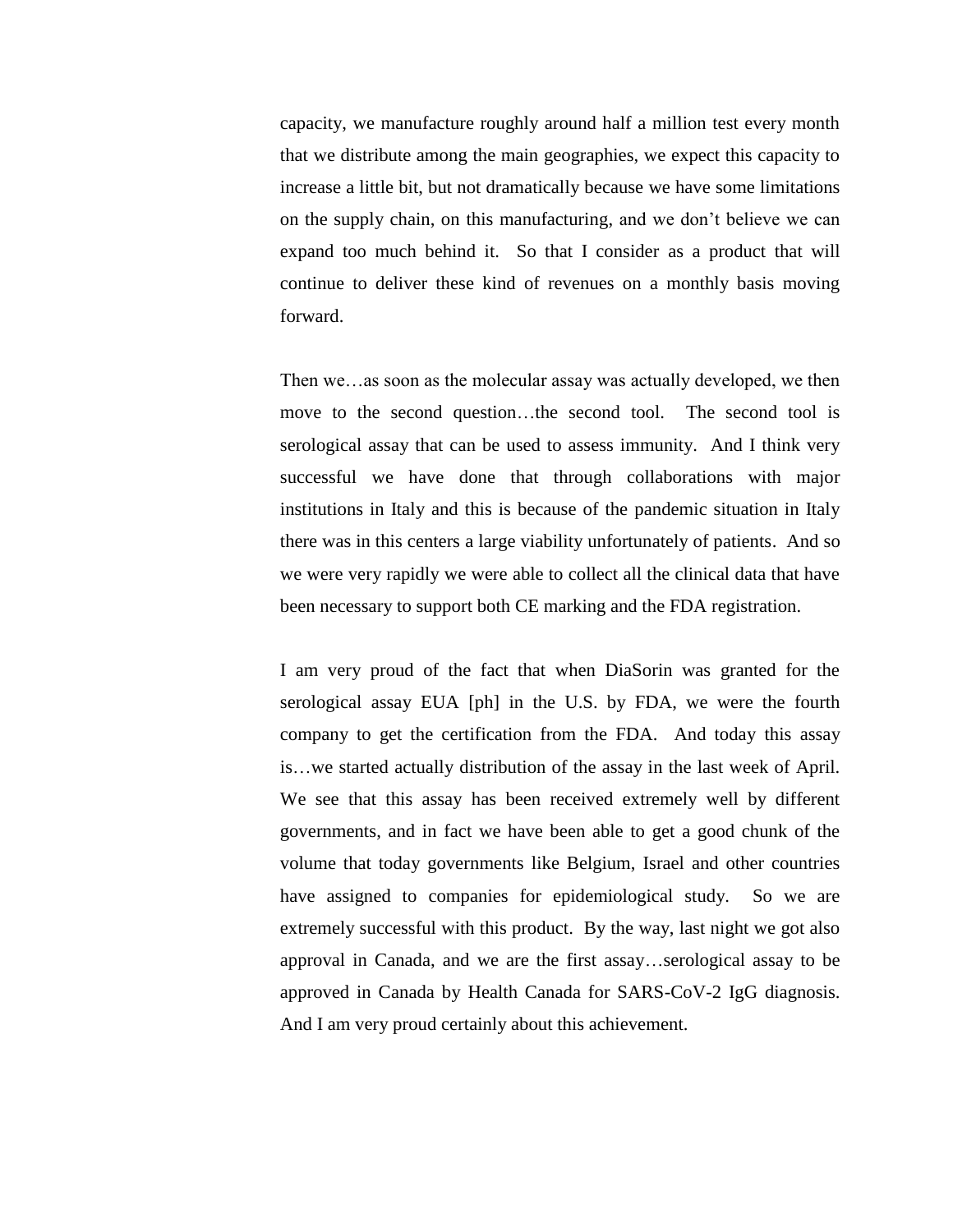So today we have provided to the market a very important tool, is a very special product because we not only have a claim outside the United States for IgG determination, we also have very convincing evidence that has been collected now in more than one center about the fact that by design of the product, we identify neutralizing antibodies. As far as, opportunity or use of this product look. Today, I prefer to talk about capacity, and today we are ramping up our manufacturing capacity, and we are looking very soon in the next week or so to move from the current 5 million test per month of manufacturing capacity to 10 million test per month of manufacturing capacity and we believe that this will allow us to actually fill up the large orders that we have received from the different European countries.

Interestingly enough, before you ask me in Italy, the government decided to go a different way. They have selected a U.S., supplier for the national tender for 150,000 test, and I did comment several times saying that the good thing about the fact that there are many companies offering products. So we are going to be supplying our products to other governments, but not to our own government.

Now, let's talk about the future products, because we believe again that there are 2 products that the company now is developing on COVID. First one, let me call it a complementary product to the IgG, which is an IgM assay today. There is a lot of…there are lots of discussion about the use of IgM for the diagnosis of this disease. I've seen lots of discussions because everybody says the swab and a molecular product is the one that should be used to assess the presence [ph] of the virus during acute phase. However, as you all know, there is a chronic shortage of swabs today, and so in many countries they elected to use also an IgM assay when the swab is not available. And I'm taking as a reference, for example, France that very recently has issued a policy whereby they recommend IgG and IgM. So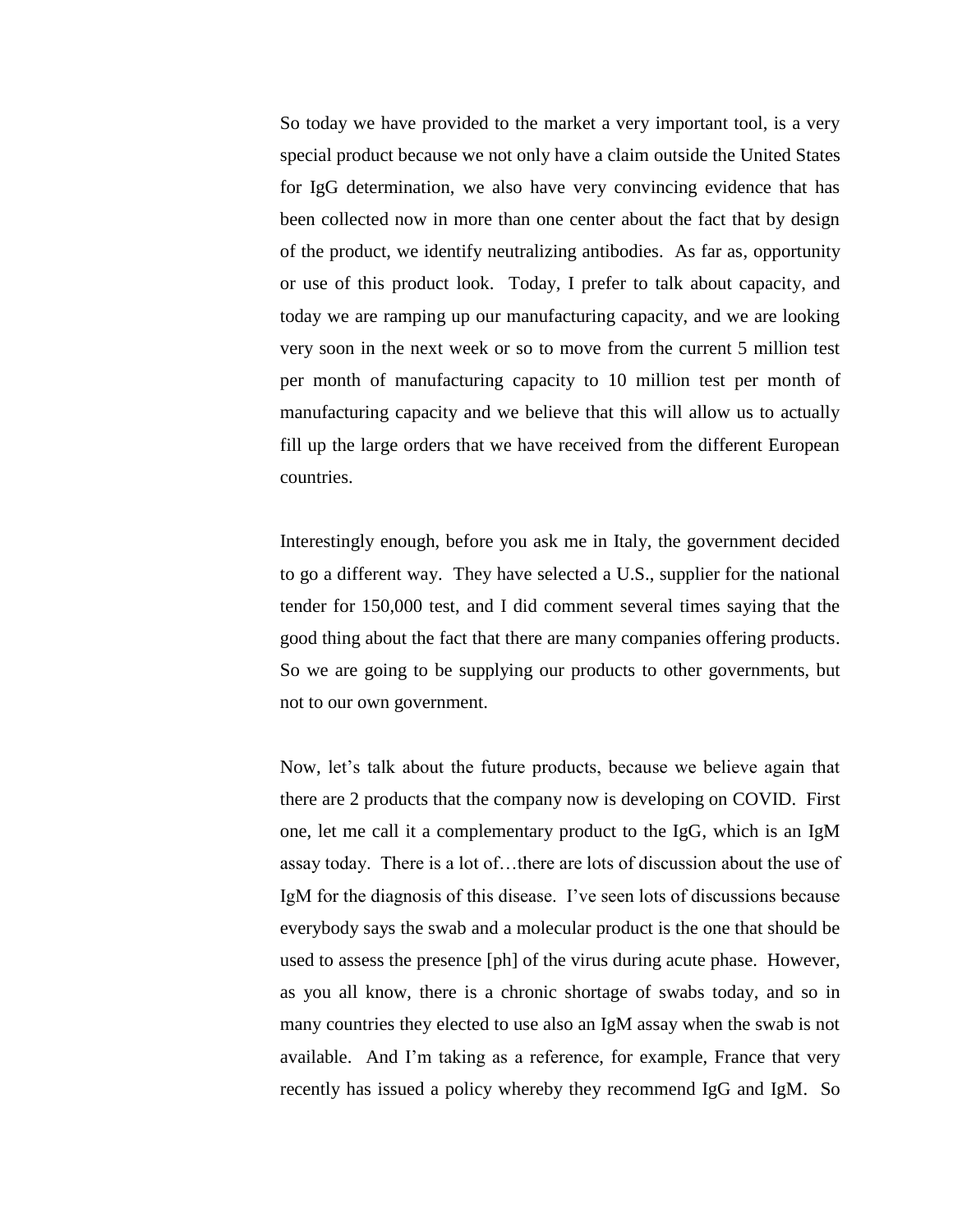we see this product more to complete our product line, really than as a strategic advantage.

However, I think that what remains today strategically important and more so if we think about the next flu season that is coming few months from now is the chronic lack of swab. So the inability of the industry to be able to provide enough reagents to allow repeated testing with molecular products and this is very understandable because molecular products are complicated. They require complicated reagents on one side and also complicated equipment.

And so, what we believe is that, we need to…by the coming season, we really need to provide to the medical community a different tool. And as has been indicated by the NIH in the U.S., and by many, many experts, the real way to do this would be to develop a sensitive test that can be done on oral swab. Now, many companies have tried some have achieved to do it. I've seen that there are initial reports on sensitivity of some of these products which are not, as good as; they should be in order to substitute or be able to complement swab testing.

We have, I think, an idea today in a partnership with a leader in this space that should allow us to develop a new generation of these products, where we hope we are going to achieve the necessary sensitivity to be able to provide a tool again for the determination of the infection during acute phase. Stay tuned, this is the current main project for DiaSorin and we are going to let, you know, more in the next couple of months.

I also would like to make another remark which has to do with, what is the effect of COVID and the success of the COVID product to DiaSorin vis-àvis the rest of the business, because we cannot forget certainly that we have 140 products on the LIAISON XL. And what is very relevant if you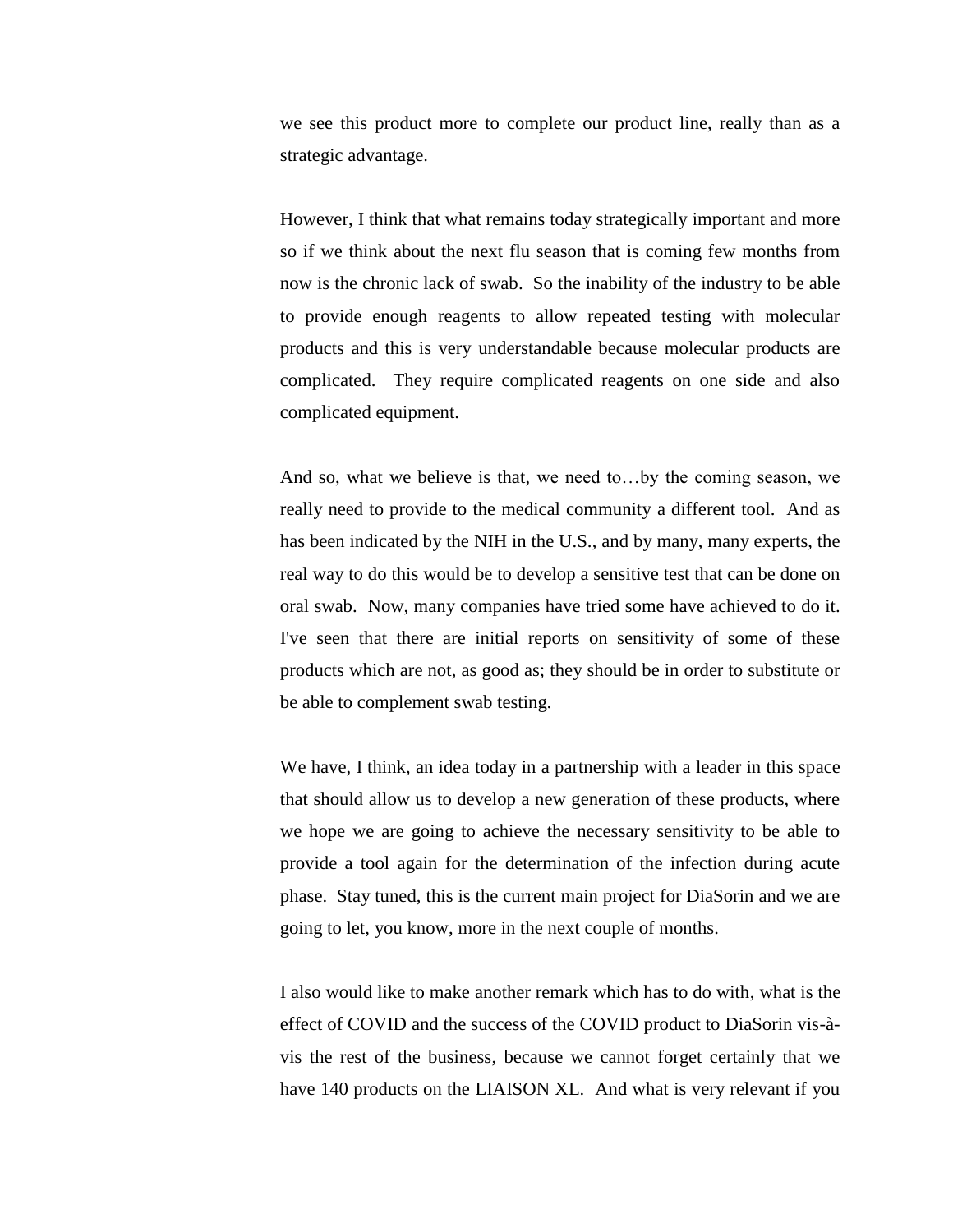remember is that, we prior to COVID we had a very precise focus on the U.S., and we said that because of the viability of the TB test, and the strong alliance with QIAGEN, our strategic objective was to develop an installed base in the hospital market. If you remember, we said today we have a little bit less than 150 customers in that segment, we are heavily skewed in the U.S., towards a big commercial labs, and we saw TB as an opportunity back then to actually enter strategically in that market.

And we have hired prior to this COVID story; we have hired 20 more reps and more people in the U.S., in the marketing department to support their strategy. Well, that came very handy…and comes very handy today because what we are experiencing in the U.S. is a very strong interest by the hospital chains on COVID serology. And what we see is that, we see an acceleration of placements of systems in the hospital market with a combination of COVID that today is the primary interest and TB.

And so one of the things that benefit of the COVID serology and the strategy is the fact that we see an acceleration of placements not only in the traditional segments where DiaSorin operate also in a segment where we wanted to enter, and now we are actually called-in because of availability of this product.

As far as molecular is concerned, you all know that the…our molecular business was primarily a U.S., business. The installed base was all in U.S., the system was designed by U.S., company. And we were actually spending time and strategic resources to develop that business more than the European one. It's certainly true that again, the availability of a high quality COVID molecular assay is allowed in Europe to completely reposition our molecular franchise. We certainly did that in Italy. We are doing it in other geographies, like Germany, where our assay has been selected for decentralized testing of COVID, in Spain where we see the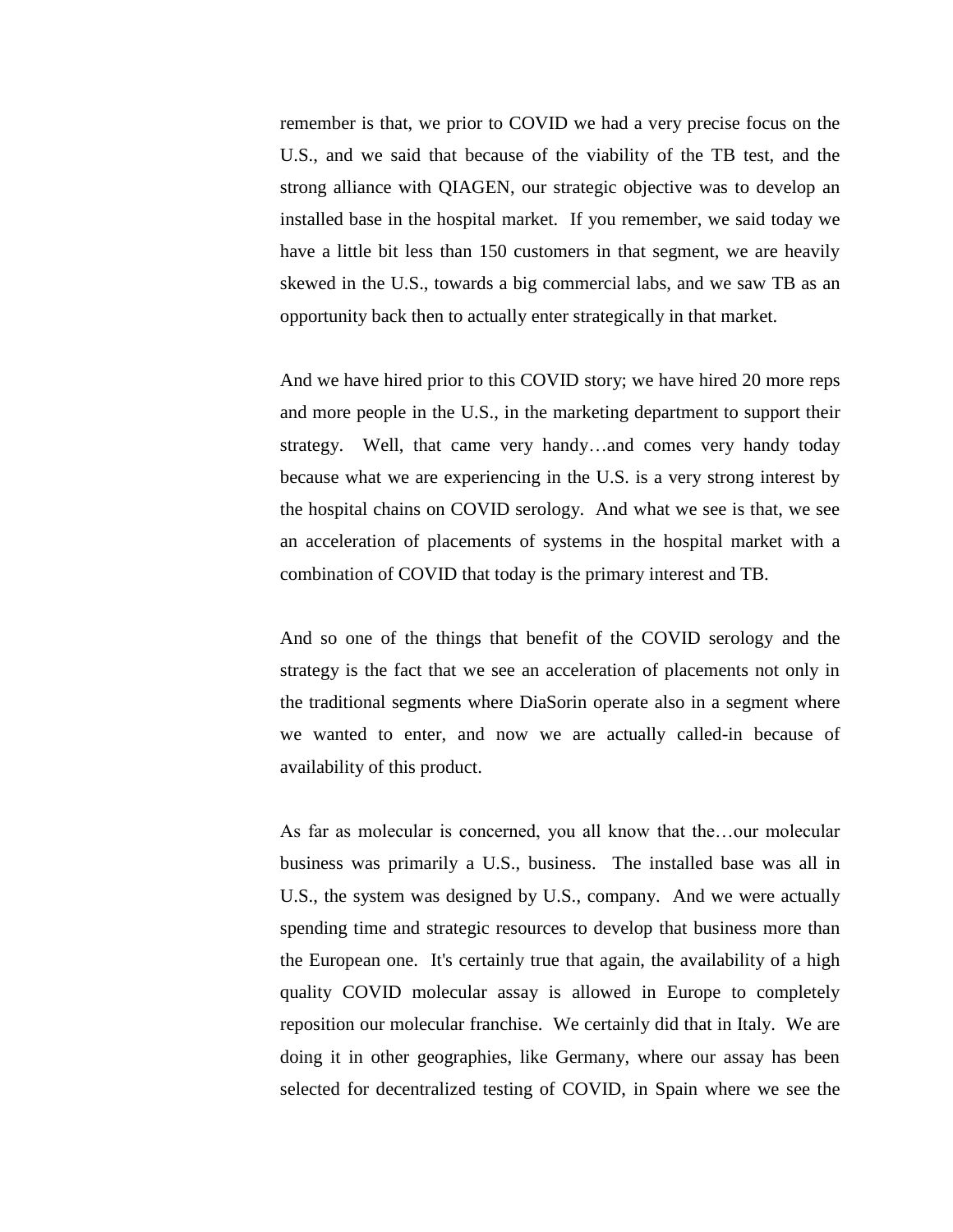same opportunity in a country that is…has been hit hard by COVID. So as far as the molecular franchise is concerned, there is a tremendous repositioning of the company in Europe and an opportunity to develop an installed base through COVID.

Let me just make last remark, which is strategic. If you remember in June, we the company said, we strongly believe in decentralization. And as I think I did comment in the last conference call, I hate to be a Cassandra but back then we said decentralization is severely needed in case of situations where you need to face an emergency, and you need to drive patients away from hospitals. And as you know, we have pursued an acquisition of our technology from TTP, and we are developing that technology with an intent, so developing a point-of-care system that will favor…that will favor decentralization.

Well, if I ask myself, what COVID is going to leave us, once COVID will leave us, I think it will…It made diagnostic known to everybody, from taxi drivers over here to people that did understand diagnostics, and also it made people and institution realize that decentralization of certain assays especially in infectious disease is good. And so, I believe that we are going to encounter a very positive trend in certain geographies. But including Europe, not only the U.S., where decentralization is needed…and need…and a need of new generation of systems for molecular diagnostics is going to be strongly needed. So I believe that also strategically DiaSorin mid long term is positioned very well to catch that opportunity.

Now, if I may then make one more comment about the guidance. As everybody else in the industry, the world has changed and our guidance was actually issued pre-COVID. And it's very obvious that post-COVID or in COVID, things are changing, and this is why we decided as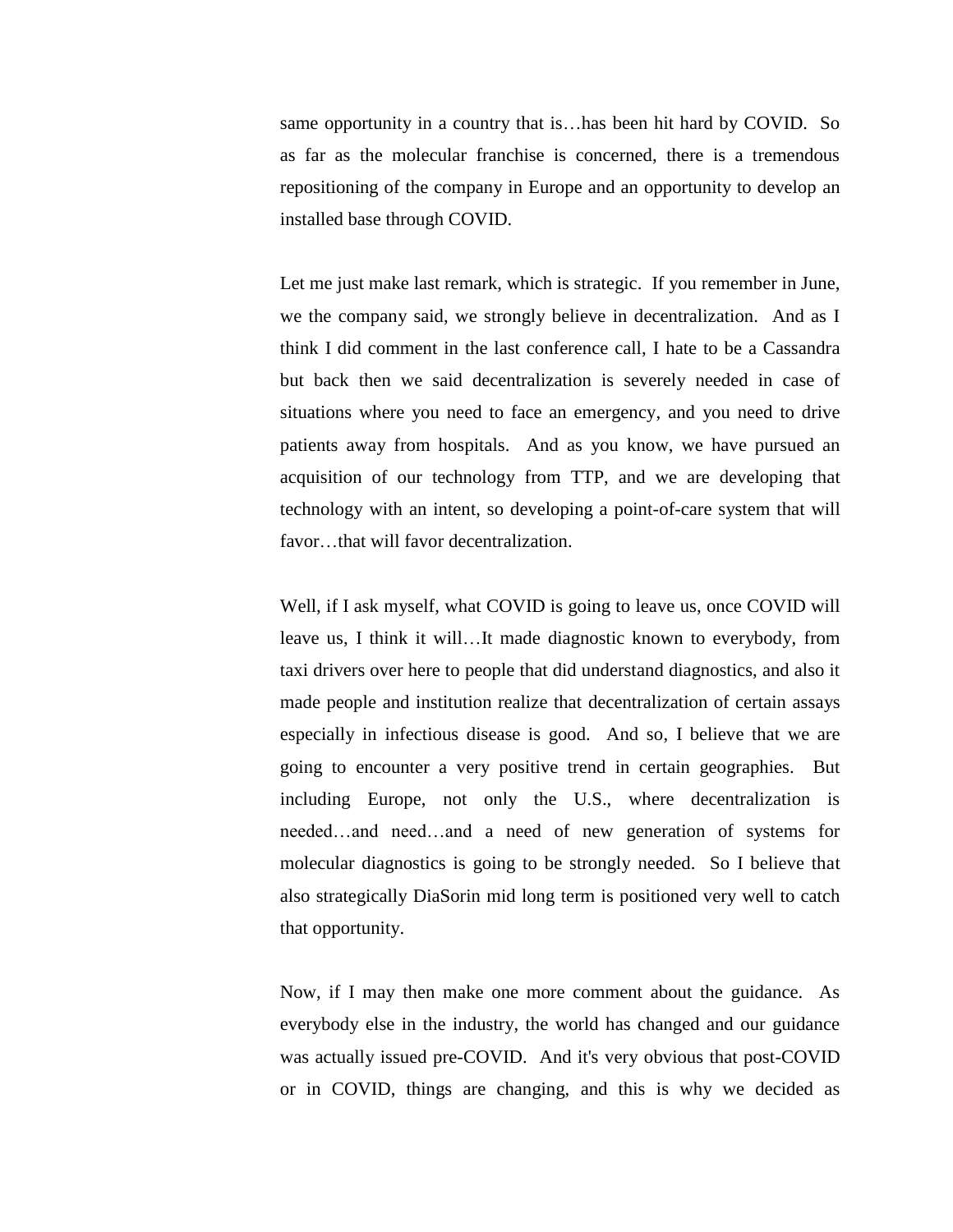everybody else to withdraw the guidance that did not make any sense. I see today a combination of 2 effects. I see a negative effect, which certainly has to do with routine business. And in…as we speak, the routine testing is down 40%-50% as reported even by the major labs in the U.S., but I see a positive effect by the ability of the company to reposition very rapidly with innovative COVID products.

And I believe, from what I'm seeing today, that the positives will overcome the negatives, even if I cannot quantify right now, is not serious to do it, because we see that…we really don't understand what is going to happen to COVID. And so, we withdrew the guidance, we are not going to provide a guidance today. And we are going…and we are expecting then in a couple of months to come back and discuss more thoroughly the effect on the company of these 2 trends.

Now, I'm done with my remark, and I'm going to leave Mr. Pedron with the speech about the numbers.

PIERGIORGIO PEDRON: Thank you Carol. Good afternoon everybody. In the next few minutes, I'm going to walk you through the financial performance of DiaSorin during the first quarter of 2020. As usual, I would like to start with what I believe as the main highlights of the period. We closed the quarter with an increase in revenues of 2.3% or  $\epsilon$ 4 million, the increase at constant exchange rate is 1.7%. Carlo has already covered the main items regarding the first quarter and the impact of COVID.

> Q1 gross margin at 69.1% of revenues confirm steadily good results achieved last year. The difference with Q1, '19 which closed at 69.5% is mainly driven by a different product mix and higher distribution costs driven by COVID-19 induced global logistics issues.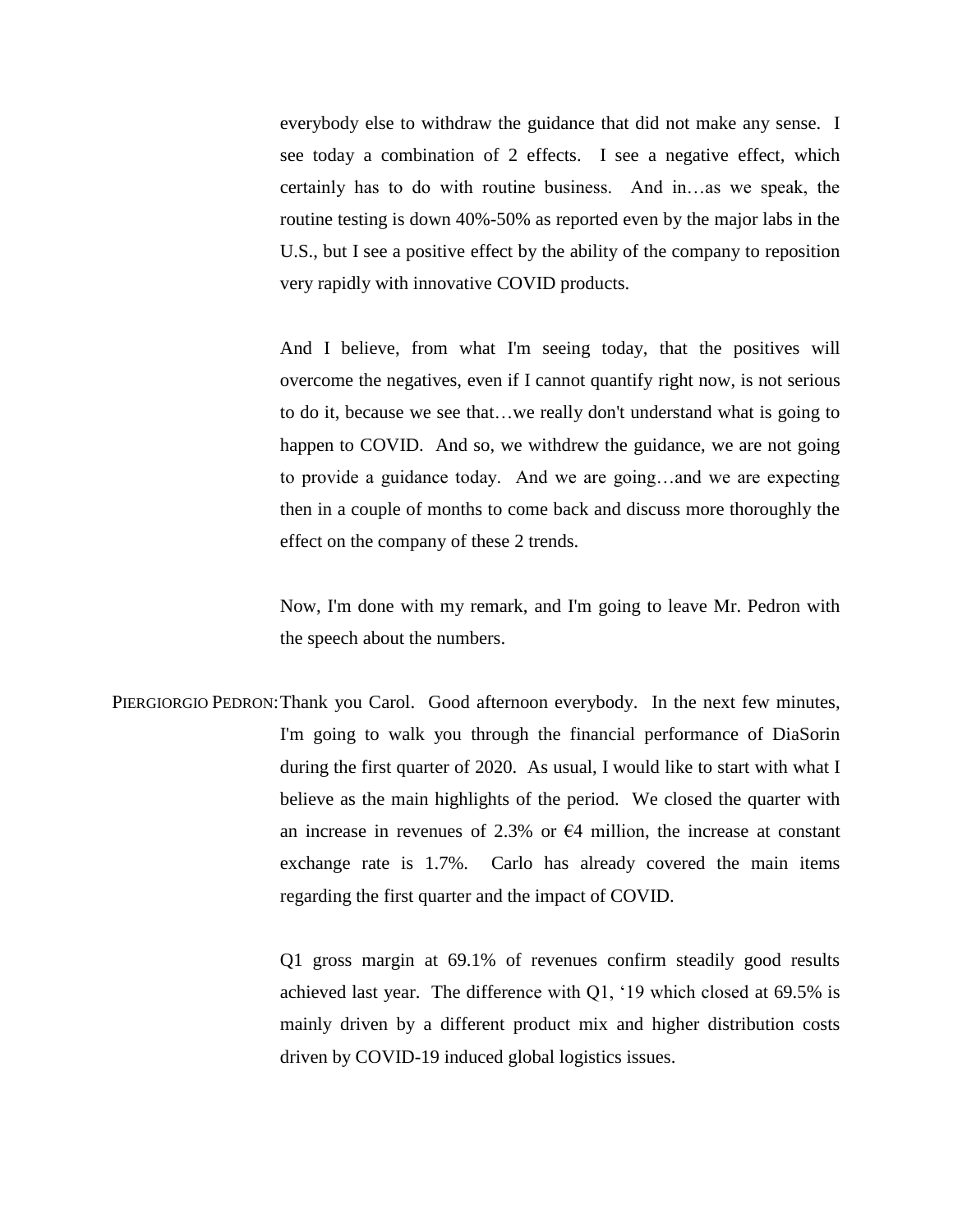Q1 EBITDA at  $665$  million record a decrease at constant exchange rate compared to the previous year of 3.7% with the margin, again at comparable FX rates of 37.5% vis-à-vis 39.6% of 2019. I believe though that it is relevant to underline that Q1 EBITDA net of some un-forecasted one-off loss I will discuss about in a few minutes record an increase compared to last year of 1.6% at constant exchange rate with a margin of 39.5% of revenues. Again, at comparable FX rates, and so in line with what we achieved in Q1, 2019.

Lastly, we keep confirming our ability to generate a very healthy free cash flow  $\epsilon$ 40 million on the quarter with an increase compared to 2019 of  $\epsilon$ 4 million or almost 12%. We closed the quarter with zero debt and  $\epsilon$ 242 million positive cash position.

Let me now go through the main items of the P&L. In Q1, 2020 revenues at  $\epsilon$ 175 million grew by 2.3% or  $\epsilon$ 4 million compared to last year. The growth at constant exchange rate is 1.7%. The strengthening of the U.S. dollar against the euro is the main reason behind this FX tailwind which has been partially offset by the devaluation of the Brazilian real.

Q1 gross profit at  $E121$  million grew by 1.7% compared to last year, closing the first quarter with a ratio of revenues of 69.1% compared to 69.5% of 2019. The slight margin decrease compared to previous year, is the result of a different product mix and marginally higher distribution costs, as a result of the fact that many commercial flights, which under normal conditions would have been used to move our goods has been grounded because of COVID-19. And so, we had to use cargos, which are usually more expensive.

Total operating expense is at  $666$  million or 37.6% of revenues have increased by 3.5% compared to last year. The difference is mainly driven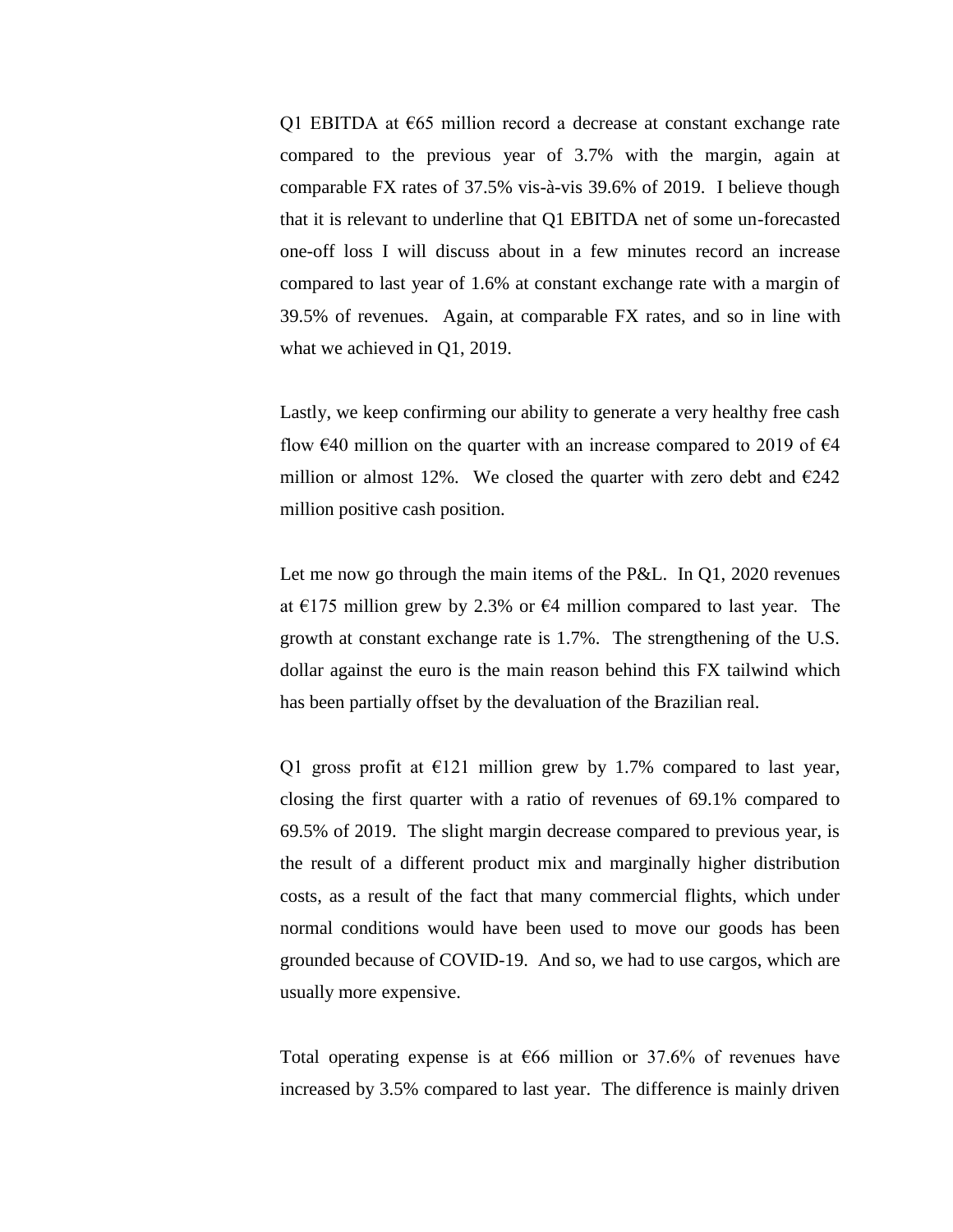by the investment we made in the U.S. commercial team. And this aimed at sustaining our hospital strategy has just covered by Carlo and discussed during Q4, 2019 call.

Q1, 2020 other operating expenses at  $\epsilon$ 6 million increased by  $\epsilon$ 3 million compared to last year. This variance is almost entirely driven by an unforecasted loss; we suffered in our South African subsidiary, during the shutdown process. For which we have activated the group insurance policy. We expect the insurance claim process to be completed within the next 18 months, 24 months.

As a result of what just discussed Q1 2020 EBIT at  $\epsilon$ 49 million or 28.3% of revenues, has decreased compared to 2019 by 6.7% or  $\epsilon$ 4 million. The tax rate at 23% is in line with 2019. 2020 net results at  $\epsilon$ 38 million or 21.6% of revenues is lower than previous year by  $\epsilon$ 3 million, or 6.6%. This difference is almost entirely due to the loss that affected our subsidy in South Africa.

Last, Q1 EBITDA at  $\epsilon$ 65 million is lower than last year by  $\epsilon$ 3 million or 4.5%, with a ratio on revenues of 36.9%. The variance at constant exchange rate and net of…the one-off South African loss is positive by 1.6% with a ratio on revenues of 39.5%, therefore, in line with the marginality achieved in the last few quarters.

So let me now move to the net financial position and the free cash flow. We closed the period, as I said with a positive net financial position of €216 million and €242 million of cash. And we generated €40 million of free cash flow compared to  $\epsilon$ 36 million of last year.

Lastly, as Carlo just discussed, due to the significant uncertainty, regarding the duration and the impact of the coronavirus pandemic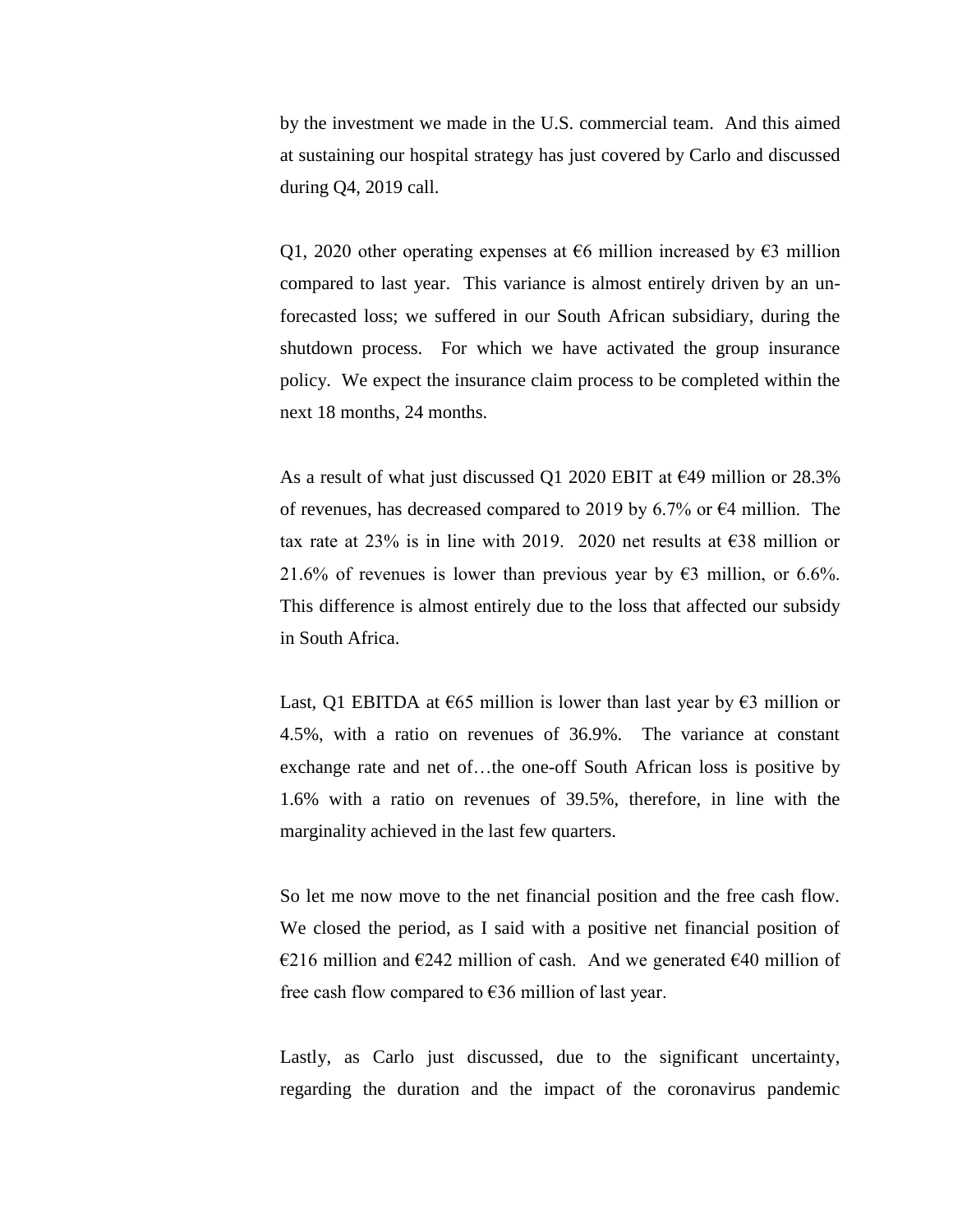DiaSorin is withdrawing the previously announced 2020 financial guidance.

Now, let me please turn the line to the operator to open the Q&A session. Thank you.

Q&A

OPERATOR: Excuse me. This is the Chorus Call conference operator. We will now begin the question and answer session. Anyone who wishes to ask a question may press "\*"and "1" on their touchtone telephone, to remove your question, please press "\*" and "2." Please pick up the receiver when asking questions.

> The first question comes from Catherine Tennyson of Bank of America. Please go ahead, madam.

- CATHERINE TENNYSON: Hi. Thank you very much for taking my questions. And I have 2 if may. So my first one is on the China growth number, which was a little worse than I expected. Is that a fair proxy for the exit rate that you saw in April in Europe or should we expect more significant impact from a revenue perspective, given that Europe has a greater mix of specialty higher ASP test? So that's my first question. And then secondly, can you give us, how to quantify the benefit from stocking impact in Q1, I understand early to Q2 you've been seeing [indiscernible].Thank you.
- CARLO ROSA: Okay, I'll talk about China versus Europe. You need to understand that our business in China is very much skewed on more I would call routine testing, because the Chinese market today is…does not really accommodate yet the specialties, as we have discussed few times. And so, what you have seen in China is that lots of routine testing has pretty much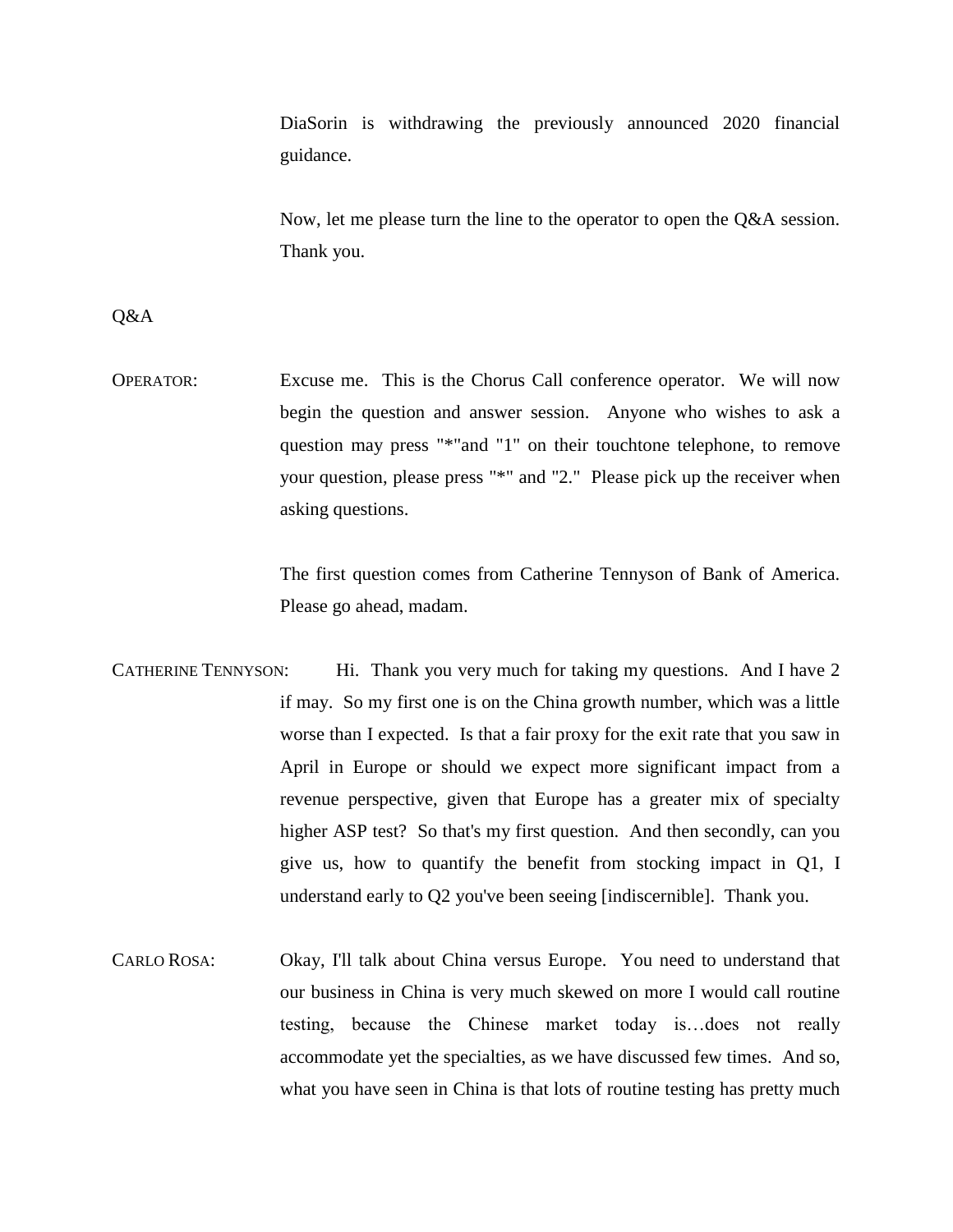evaporated and the only business left has been the…related to pregnancy testing. And some sort of the non-elective surgery.

In Europe, as you know, the situation is completely different, because we do have a specialty strategy. And therefore, what we have seen is that we have a milder effect on the European market. Notwithstanding that, if I may…if in China we had, again 65%-70% decline in Europe, you are talking more around 40%, which I think is in line with what has been recorded by other diagnostic companies.

In the U.S., the situation is slightly different because we do have a lot of Vitamin D business. As you know the Vitamin D…the Vitamin D business in the U.S. as the vast majority has to do with preemployment…sorry pre-employment with insurance testing, the annual checks, and all these testing has been postponed because of the fact that people were not available to go to get tested and because of the lockdown. So certainly the decline in the U.S. has been more severe because of the Vitamin D dependence [ph] by the same token, that's a decline that I expect to get back, as soon as, the routine checks will start again probably in Q3 and Q4.

Second question is about the stocking effect in Europe? Look, it's very difficult to assess, because it was a really different policies country-bycountry. But I would estimate the stocking was in the range of  $\epsilon$ 5 million,  $66$  million. But again, take it with a grain of salt, because it's very difficult to assess.

CATHERINE TENNYSON: Thanks so much. That's very helpful.

OPERATOR: The next question is from my Maja Pataki of Kepler. Please go ahead.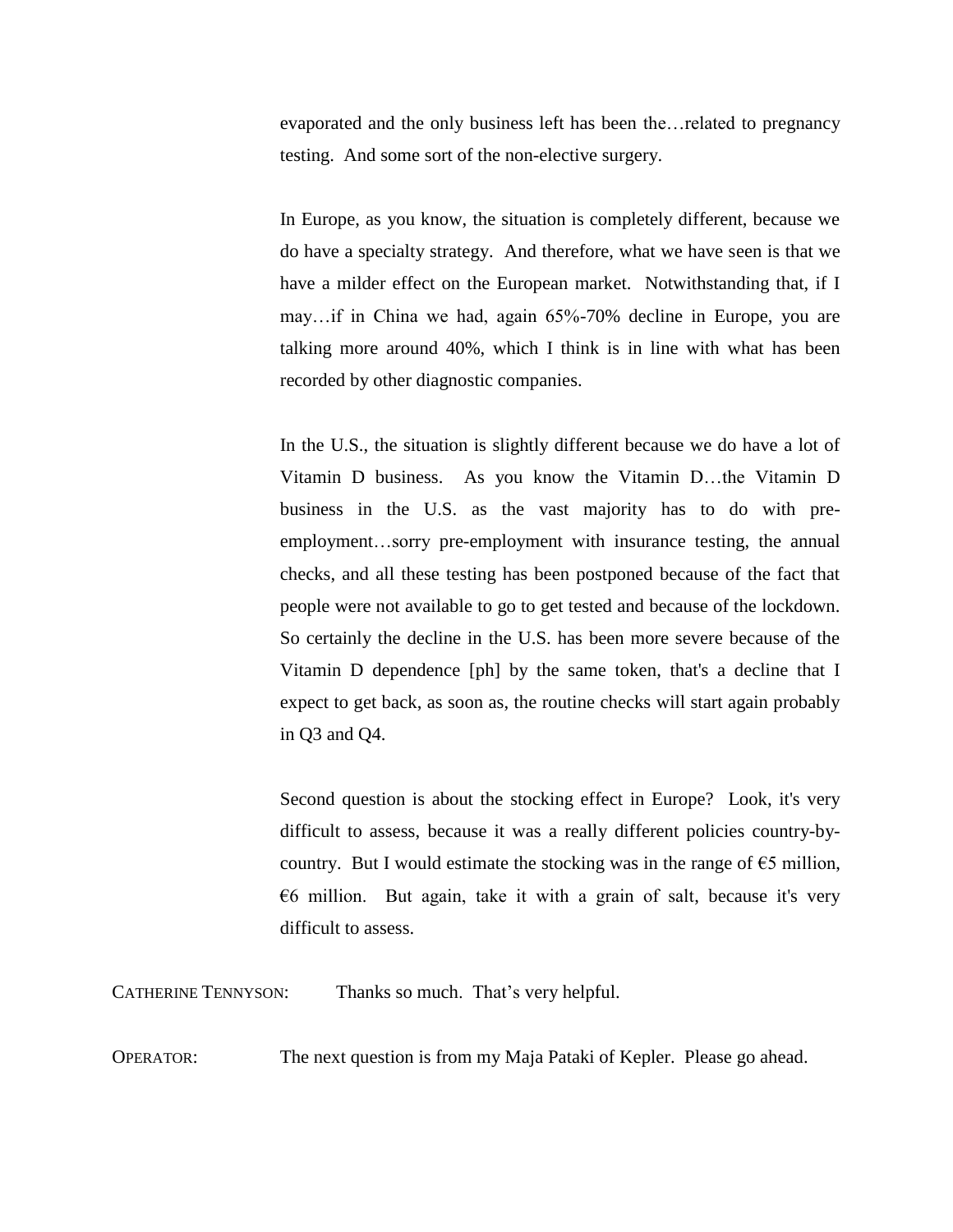MAJA PATAKI: Yes, hi, good afternoon. I have a couple of questions, but I would like to start with your performance in Germany, which you know, saw very strong growth in Q1. And I was wondering whether that is related, you mentioned, I mean, stocking, but is there also something that we should read into that into conversion of the ELISA business to CLIA, is there anything that we are seeing quite an uptick from that side?

> Then, thank you very much for providing us some clarity on the manufacturing capacity you have for the serology tests, ramping up to 10 million, that's obviously significantly higher than what I understood from your IR department. Is that pure allocation for the serology test for COVID-19 or is that…is that a reallocation of some other manufacturing capacity whereby you would see some…maybe some evaluation going forward to you know, what kind of tests you're going to produce?

> And then lastly, Carlo, I understand you don't want to give us an exact revenue number for you know, for the monthly revenue potential of the serology tests. But you have been mentioned in Italian newspaper saying that you would at best, bill  $\epsilon$ 5 per test. Is that the number we should test…take to understand the potential upside from COVID-19 serology tests? Thank you.

CARLO ROSA: Okay. Germany, a good chunk of it. Clearly, stocking is…stocking yes…and this is because, you know, in Germany, we do have a very large private chains. And they were the ones that originally have been actually spending time in understanding the situation…logistic situation. But I have to say also that we are, as you know, at the end of the Siemens story. And so, we saw an organic growth of the LIAISON, which has to do with the fact that we converted in Q4 last year…Q3, Q4, a good chunk of customers in Germany with add-ons. And we see the benefits clearly starting from Q1. So there is a mix effect.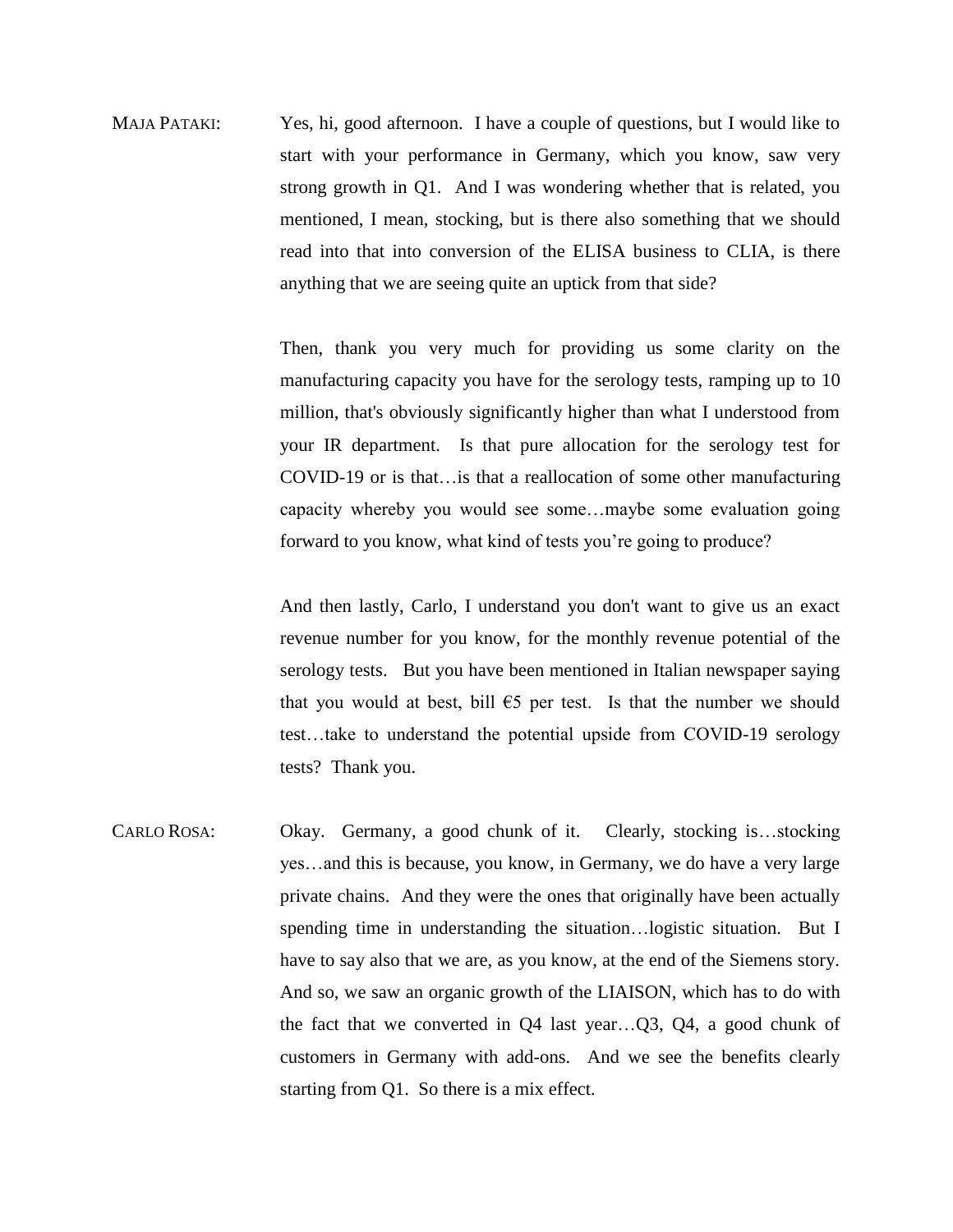About the volume of testing, look certainly as…especially in the U.S., where we do manufacture Vitamin D, the fact that you see Vitamin D decline, you do have capacity. And so, what we had, it has been a reallocation of some of the existing capacity to the COVID product. However, it is very clear that we do have capacity today to allocate the current volume plus the existing volume when we hopefully go back to normality. What we have to do probably is, is to move to more than one shift in some of the sites, but that I don't see that as a problem.

Last but not least, look, I…unfortunately, I've been in the newspaper more than I wanted in the last few weeks, and I am understanding the journalists better than I did 8 weeks ago. And to be honest with you, I would not take what a journalist write about pricing ever in my life. So I think that you need to go back and you need to understand in the different geographies, what were the prices. And it is a...what I think is very relevant to understand about pricing, is that depending on the country, you really have different pricing structure. And this has to do with appreciation of certain countries on the quality of the result and the differentiation of the DiaSorin product versus the existing competitors.

Second, you have to do with…you need to deal with government tenders. And in this very specific case, the government…governments are truly investing into technologies that allow management of the pandemic. And so there is premium price that we see across the different…across the world vis-à-vis some of the good quality products.

The problem that we have today, as you know, is that Europe and the U.S., we have been at the beginning of the of this COVID story we have been flooded…flooded by low quality products that were coming from China, to a point that different governments, and different authorities, including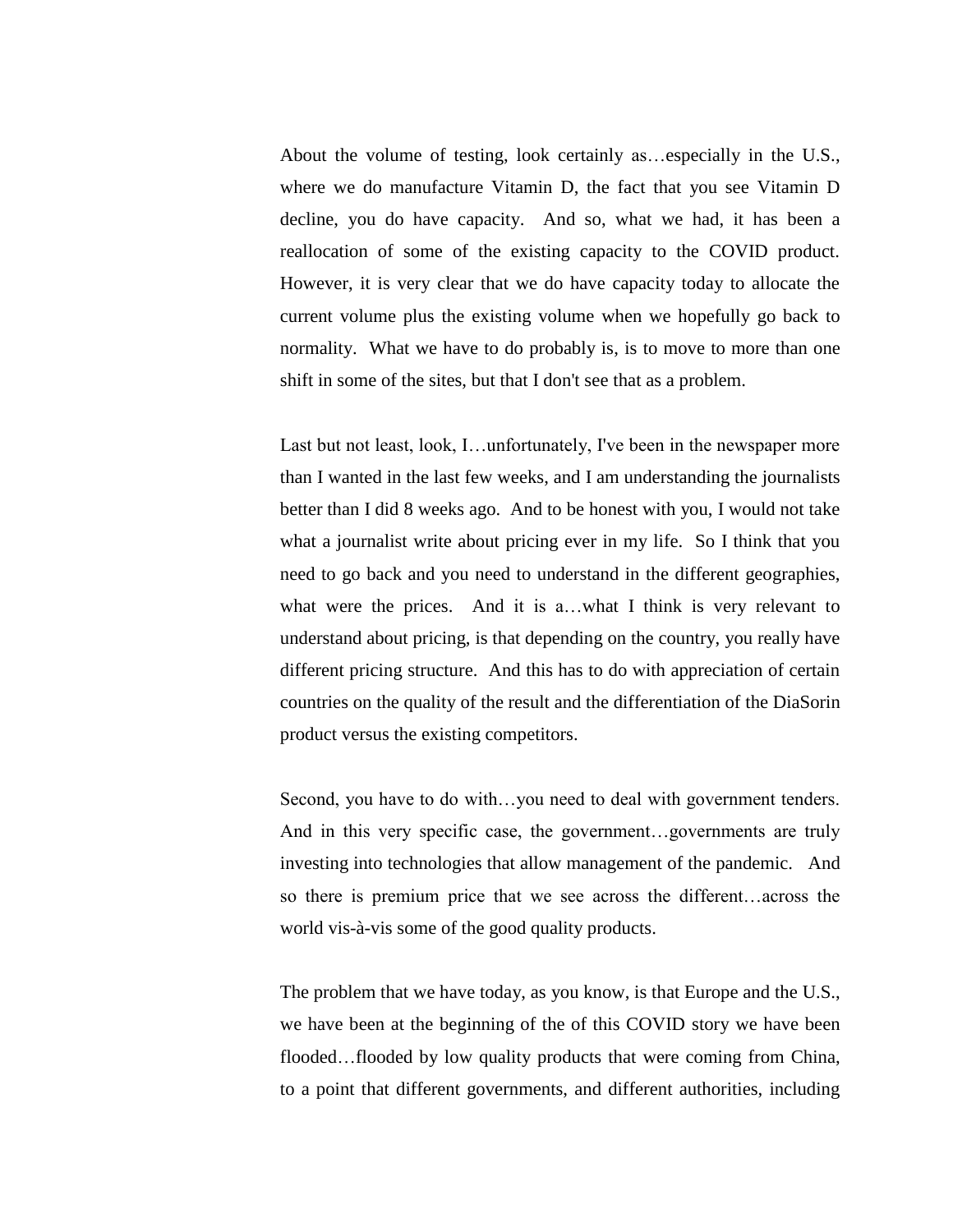WHO, really started to say, hey we need to really watch after all these products, because they're not qualified. We don't understand how the heck they were validated. And so, now a lot of countries are coming back and putting restrictions on these products. And some of these products, very interesting, some of the products have been actually thrown to the market at a very low price, but some of these products especially what we call the lateral flow products have been provided to Europe at an astronomical price, okay. So long story short, don't read what the papers say, but the price is very different from country to country depending on what the government decided to do in terms of reimbursement and in terms of the government tenders and be what the competition did when the only competition available were actually products imported from China.

- MAJA PATAKI: Understood. Maybe just quickly a follow-up question Carlo, can you quantify how much do molecular tests generated revenues in March, to COVID-19 tests?
- CARLO ROSA: No, I can't, as you can obviously imagine, we just saw in March that was...but I can tell you that was very small.
- MAJA PATAKI: Okay. Thank you.
- CARLO ROSA: Okay.
- OPERATOR: The next question is from Andrea Balloni of Mediobanca, please go ahead, sir.
- ANDREA BALLONI: Yes, good afternoon, everybody, and thanks for taking my question. The first question is about the live machine. In the press, you have mentioned about a slower trend in installed base due to COVID impact in China. On the other hand, thanks to the launch of a new serology test, you have also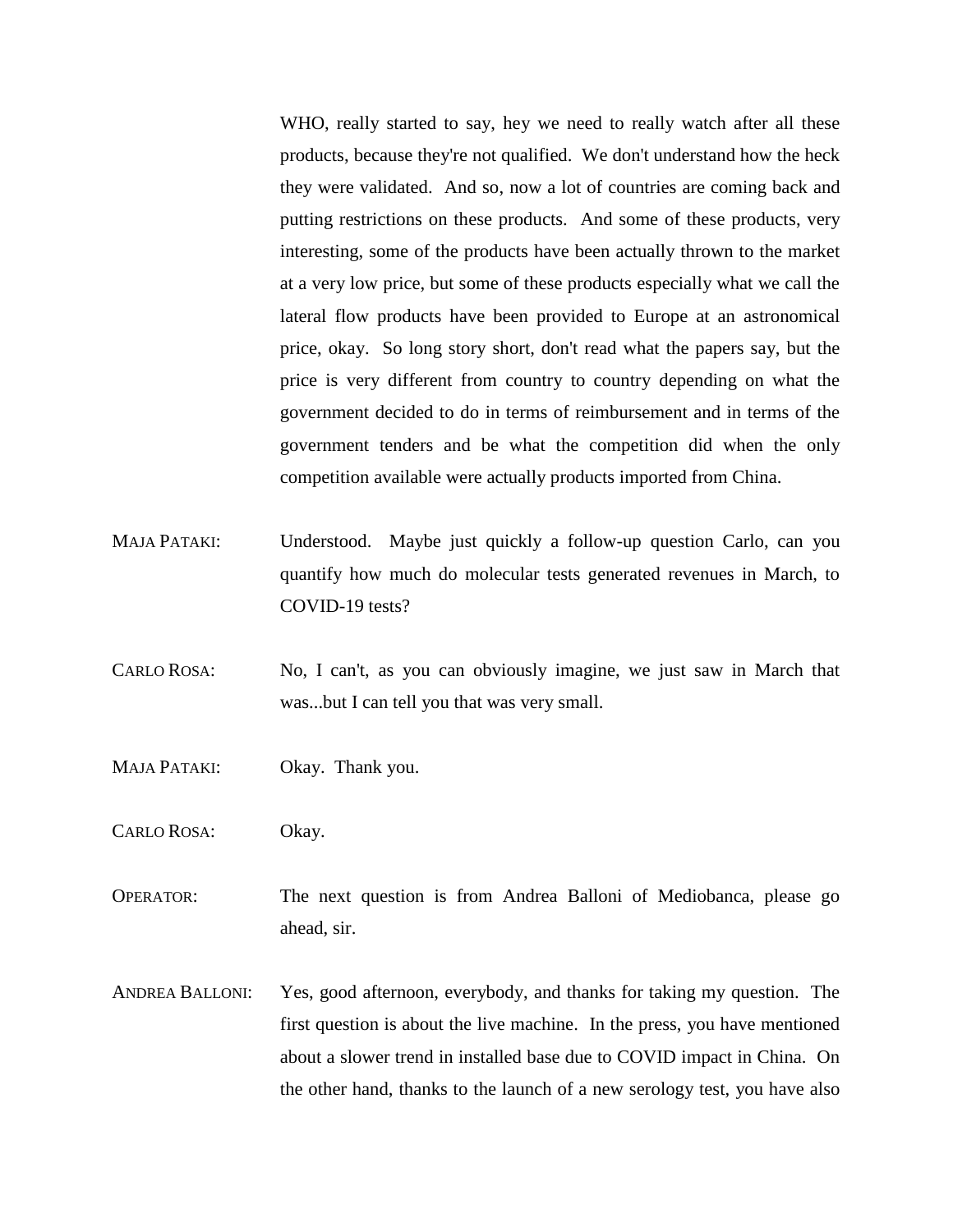mentioned penetration, you're in the U.S. What should we expect as a net effect over the full-year 2020?

And my second question is about the serology test. You have commented about an increase of capacity from current 5 million to 10 million tests per month, but when should we expect this increase, this is something that can do in the very short-term or something we should expect more in the medium-term I think about last quarter this year for instance? The next question is about the new test that you would like to launch in autumn in order to detect COVID-19. I didn't get the point. Did you see any risk of overlap in Italy or in the U.S. for instance with a molecular test you already have launched. And the real last question is about China, what's the speed of recovery there? What did you experience in March and April in terms of recovery? Thank you.

CARLO ROSA: Okay. So the first question is net number of XL, we are actually very positive about the XL because we are building a new installed base, and a new customer base. So we see that we are going...this is going to be a year, where the number of connection [ph] placed is going to be on the high-end of what historically we've been doing.

> The second question has to do with capacity. I said that we are working to rapidly...so in the next few weeks move from the current 5 million to 10 million tests per month. And by the way, you should take note of announcements made by different companies about their volumes, of their manufacturing volumes, and I think you should also verify with these companies whether eventually this is what they are saying or they are selling, because I saw numbers that I never heard in my life. But as far as we are concerned, we are talking about going to that monthly volume.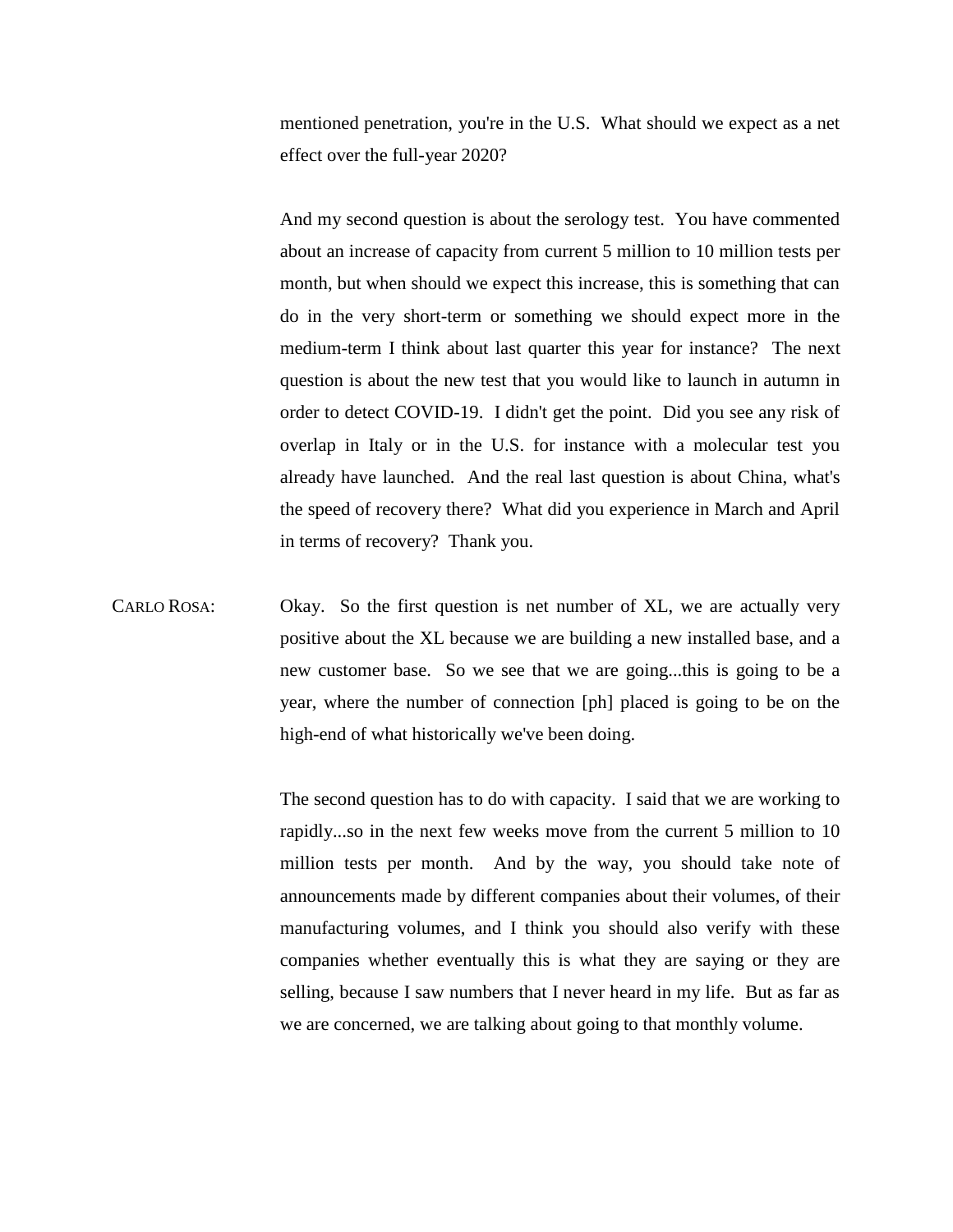The third question is with COVID-19 in U.S. Look, they overlap. Look, as I said, if you listen to what the Americans are saying, and I think you should that as a reference, their ambition is to move to testing capacity in the range of 100 million tests per month. Because what they believe is that is...and I'm talking about ability to swab people, and that is what they believe is necessary if you want to coexist with a virus and test people routinely to guarantee that they don't spread the infection. That's an ambitious.

But I have to say that today the industry will struggle to cope with volumes of this size, if the ambition is to do routine testing, if the ambition is that before you board the plane, you want to make sure that you're not infectious and so forth. And my point is that the technology, the molecular technology has to be complemented with something that is cheaper, faster, and can be adopted, also in different settings. And, by definition, it cannot be a molecular product, in my very own opinion.

And so, the challenge is that we'll be able, we as a society will be able to cope with massive testing only and only if we will be able to achieve sensitivity of molecular with non-molecular technologies. And that's the challenge and a challenge that we have taken upon ourselves, working with a partner that is a worldwide leader in this kind of technologies and I need to leave it to that for confidentiality.

Last but not least, I think looking at China, and the speed of recovery. To be honest with you, that is the real conundrum here, because what we see in terms of volume, diagnostic testing volume in China and what people say about China going back to normality, don't see eye-to-eye. We still see in the current weeks volumes of routine testing, volumes in China down 40%. And this is not necessarily in the geographies that are hit. We've seen pretty much in many geographies in China. And that tells you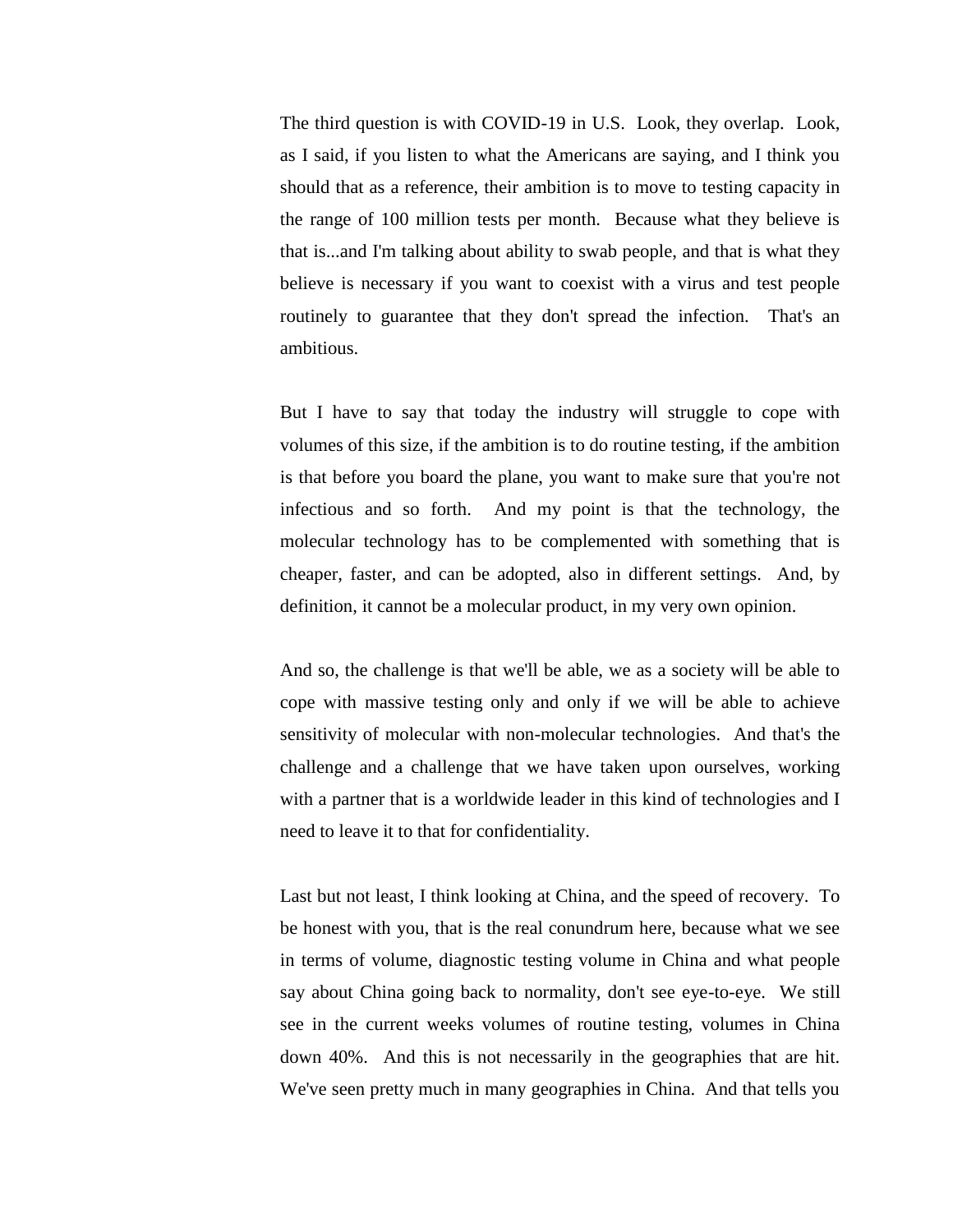that there are still a lot of skepticism from the people, by the people to the fact that they would go to the hospitals and get tested.

So, how long is it going to take before it goes better, I have no idea. I don't know, I think the dynamic in Europe, and in the U.S. may follow the same path. Keep in mind also that the markets are completely different in China is...everything is off pocket. So patients do pay in Europe and in the U.S. [indiscernible] insurance or is covered by National Health Systems. And I don't know if that will actually favor the, what we call the go back to your normal life. And this is why I said before, I don't want to make any comment about the future and guidance, because that's a big question and nobody today has a serious answer to that question. And I don't think necessarily China today is providing you the answer you want.

ANDREA BALLONI: Thank you.

OPERATOR: The next question is from Scott Barda of Berenberg. Please go ahead, sir.

SCOTT BARDA: Yes, thanks very much and congratulations on your flexibility in this environment. It's truly remarkable, how the company has changed in only a matter of weeks. With that in mind, many questions, but I focus on serology. So first question. You mentioned about the environment, which is competitive, lots of different companies now offering serology tests, and that you have some differentiation as a company. I think there are lots of companies claiming high price specificity, high sensitivity, even against spiked protein, which you target. So can you help us better understand why your product is different. And that would be useful.

> And second question related to this. A lot of companies now, particularly the very high-volume players are expecting to price the tests meaningfully lower than what you highlighted or the report has picked up if you like in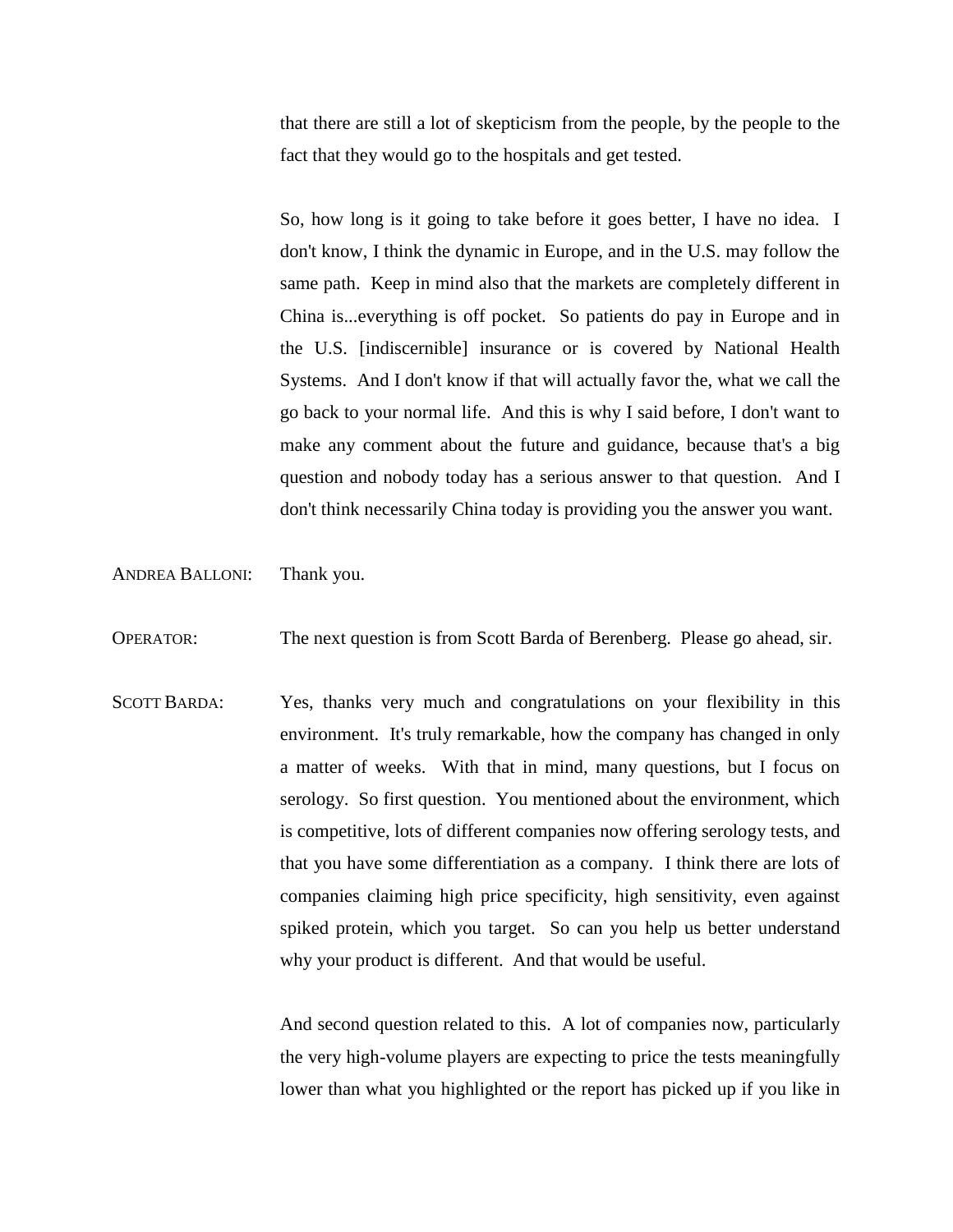this  $\epsilon$ 5 mark. Does that matter if they have lower prices and they are sold and does that, if you like trigger a reaction for you to reduce pricing?

And third question, please, here and again I just really want to understand this, because it potentially has quite material connotations. I don't understand why in regular interaction with the company, the discussion was more 1 million or 2 million tests per month for in the month of May, building up to 3 million or so tests per month by the end of the year. It takes time to build capacities, and all of a sudden, within a matter of weeks now 10 million, so how can…underestimate this by threefold? And actually, therefore, provide this additional capacity so rapidly, so maybe you can comment on that?

CARLO ROSA: Okay. So as far as the...why the product is competitive, look, the way we designed the product is...and again, I don't want to give everybody a very boring biology one-on-one lesson, but today, there are, I think companies have developed product using 2 proteins, either the majority of the companies have used a nuclear protein, and nuclear protein is easy to do. Because you can make it in massive amount it's not necessarily too complicated is small, but as…that is a nuclear protein.

> And if you look at the mechanism by which the virus is infecting the cell, the local protein has nothing to do with it. The virus is infecting the cell through the AC2 receptor through the spike protein. So at the beginning of the product design, we decided to take a much more complicated route. And that was, let's take the spike protein, because of 2 things, a) we believe, and it was actually recommended also or evident from the initial literature that was actually getting published those days from China, that the spike proteins was extremely antigenic, okay.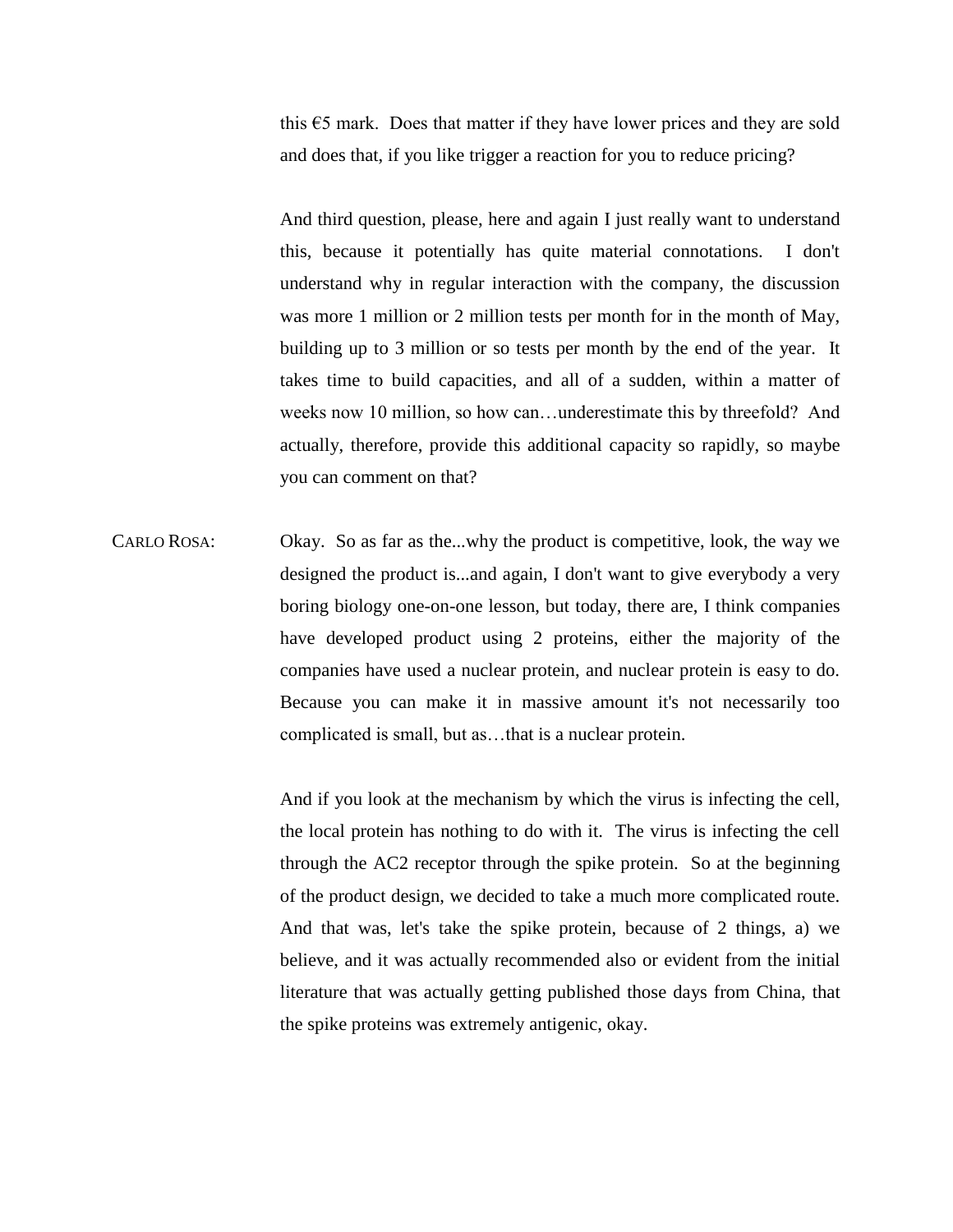The second thing was much more of a perspective. And we said, well, if you think about positioning this product vis-à-vis immunity and vis-à-vis the vaccine, there is a very good chance that the vaccine candidates are spike proteins and therefore, if you eventually need to test vaccination, that's the right way to go. And based on that, we have developed the assay, and is...has being cruel, in a sense, what we had to go through because the spike protein is heavily glycosylated so you use a timer. And so you need to take it, you need to express it in mammalian cells complicated. And we've done it through a very successful partnership with a very small company that is located in England, but phenomenal company. And because of that…and because of the ability of this company to engineer all these reagents, we were then able to scale up way before than expected the manufacturing capacity. And this is why today we feel more comfortable, because we have been stabilizing the inflow raw material and now we have quantities of these raw material that allow us to move to the…to scale up manufacturing way before than what we expect.

So what we have today? I think we have a product that has been…is very interesting has been evaluated and has been built; okay, by us to identify the antibodies. Again, spike has been validated not only in Italy but now has been validated at the Erasmus Hospital in Holland and a beautiful study has been validated that it does pick up neutralizing antibodies which are the good antibodies, and now is in the evaluation in the U.S., in the primary centers in the U.S., for the same claim. So that's a differentiating factor and this is what people understood. Lots of discussions today about immunity…not immunity what you do, which antibody to pick up and we have been leading that discussion and that to me is a differentiating factor and this is why certain governments have decided to buy our product not withstanding higher price because they understood the value.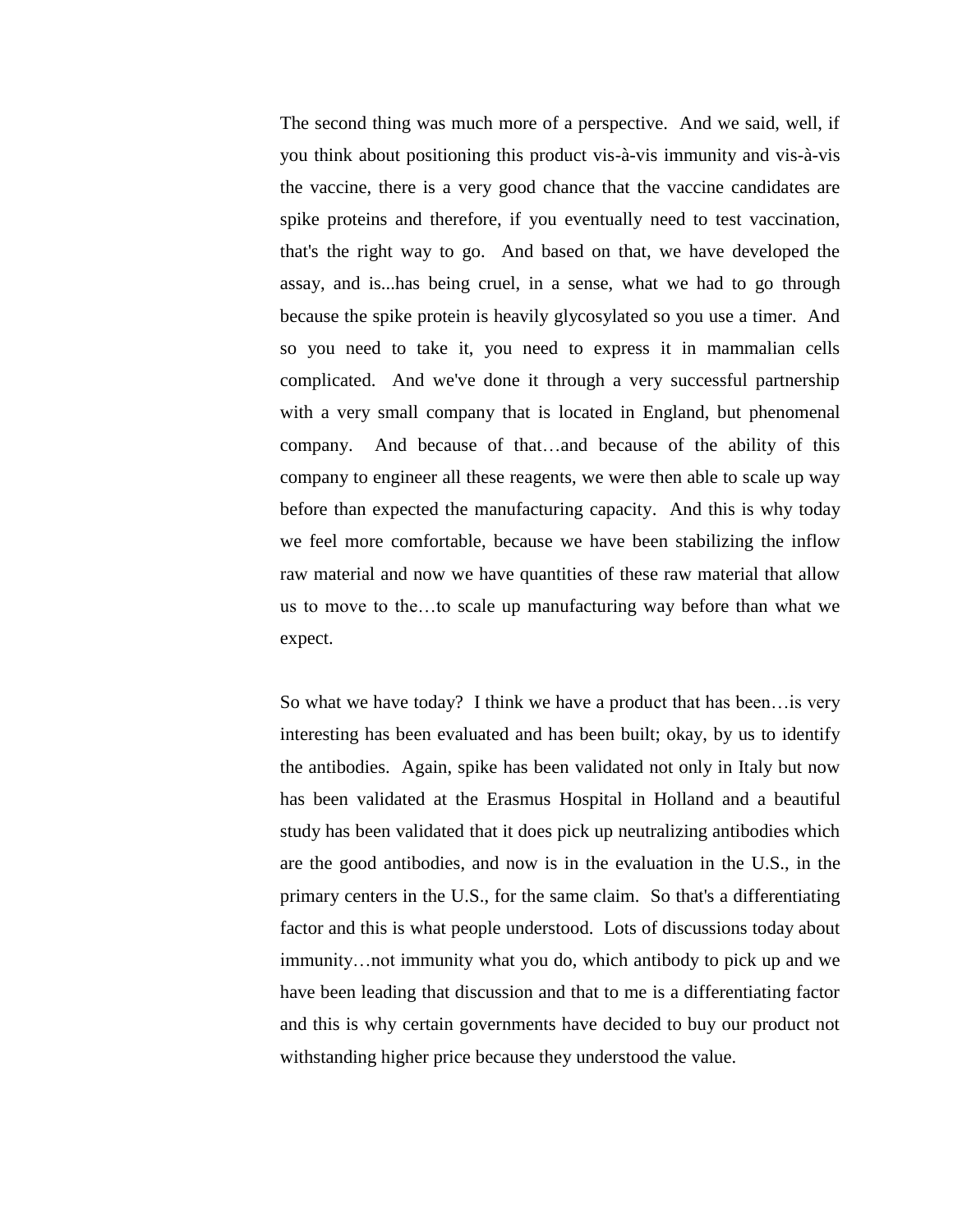Now, it is very clear that late comers and some of the very large companies that typically we have seen before, they don't give value to products, they give value to systems, they give value to volumes. They price it differently, and we are going to let them go their own way, and we are going to continue to fight our own battle for quality and for certain positioning, and this is why we don't need 100 million test per month as some claims they are going to make available, 100 million test per month is large screening. We are going to go for 10 million per month, but the 10 million goes for the ones that…for the clinical use and the proper use of the product. And pricing will follow as…and pricing positioning will follow. Certainly, we all know that price is only way to go which is down so we expect there is going to be some price erosion, but we are not going to follow some of the pricing crazy concepts that I have seen on the market…on the market these days. And Scott, what was the…do you have another question or did I...?

- SCOTT BARDA: No, I think you summarized all those. Thank you. Maybe just a quick follow-up here then would be just to understand this, I mean, even using a €5 number. So you know, we're talking maybe  $€150$  million a quarter, or maybe  $\epsilon$ 200 million a quarter on full demand on an annualized basis, bigger than the revenue base of the company today. I just want to make sure I understand this correctly, I guess, the question then is, if I am right there, how long does this go on for? Does this will disappear rapidly when a vaccine comes out and what do you do with the excess capital?
- CARLO ROSA: Scott, I don't know where these numbers are coming from to be honest with you. And certainly I am not making any comment on numbers of this size. Let me just make a comment. Where is this going to go? I hope it is going to go way. Now, because I am sick and tired of spending my weekends on my balcony, but all said and done, I think this is going to unfortunately take time, and I think that strategically this has to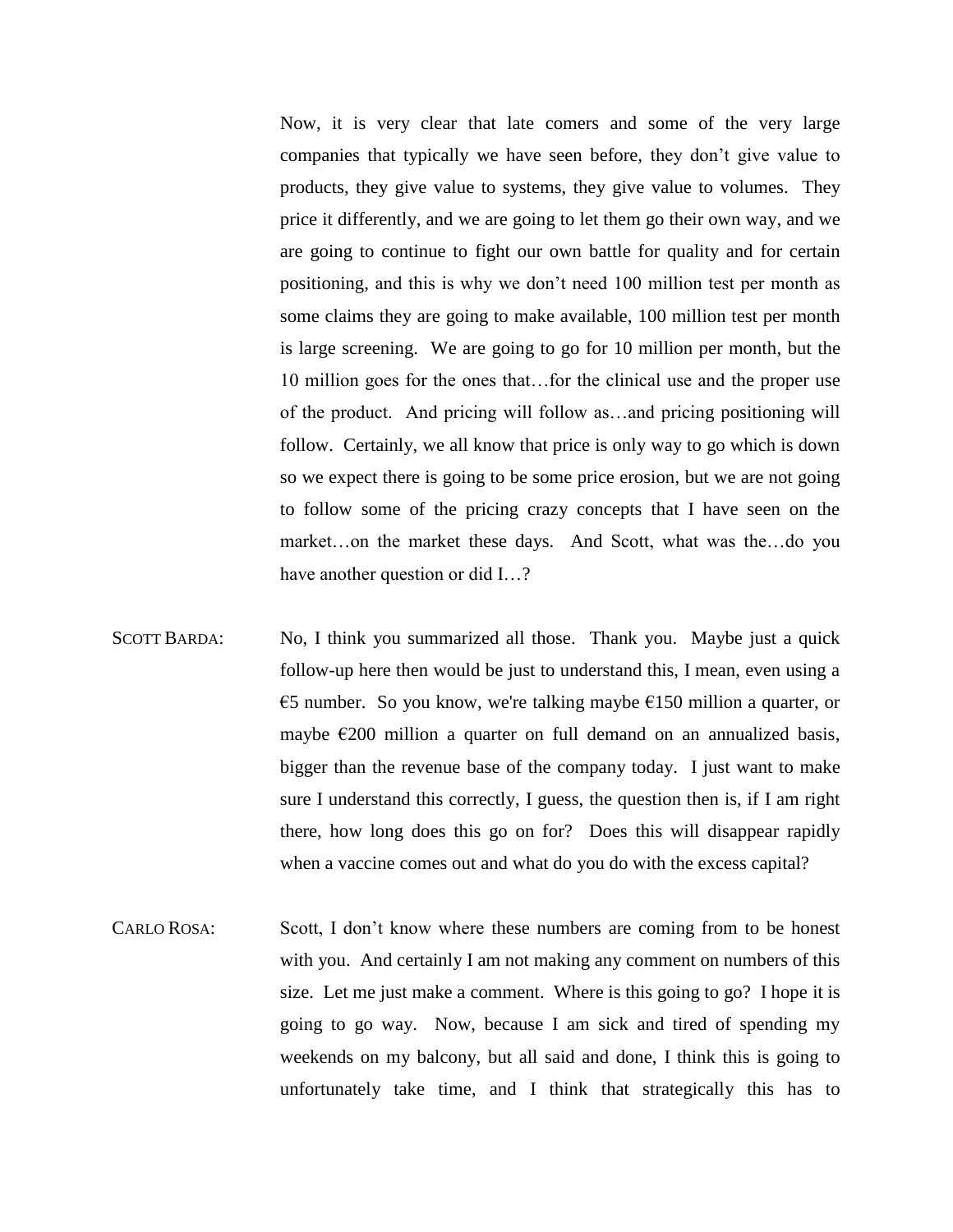leave…this has to leave a legacy with the company. And what is the legacy? More systems installed more hospital base in the primary market, visibility as an innovative company. These are the intangible assets we are building today that will become tangible moving forward because don't forget we do have a pipeline of products. We have a value base care. We have lots of things that we were developing before…before this pandemic.

The way we position again the product, the way we built the product is betting also on the fact that when vaccination is going to be with us, and I hope it is going to be with us soon. There is going to be a need to assess its efficacy of vaccination. So there is going to be continuous testing or that will require. And if vaccine will be built as it look like using as targets, the spike protein, well…you are very well positioned at that point because the spike protein…antibodies with the spike is what we measure today. So I see this product strategically positioned, to want them in the quarter, I have no idea Scott. I will talk to you in a couple months and we will see where the crazy world is going.

SCOTT BARDA: Alright. Thanks very much Carlo.

- OPERATOR: The next question is a follow-up from Maja Pataki of Kepler. Please go ahead. Ms. Pataki, your line is open, madam.
- MAJA PATAKI: Yes, hi, sorry. I was on mute. Carlo, maybe just 2 more strategic questions. The first one, we have seen a couple of countries debating heavily, you know, who has to pay basically for the COVID-19 testing. Germany, we have to debate with the private insurers pushing back claiming that governments need to that. Do you anticipate that with the ramp up of testing going forward, and maybe getting out of the worse, but the volumes staying high, we will see some pushback from governments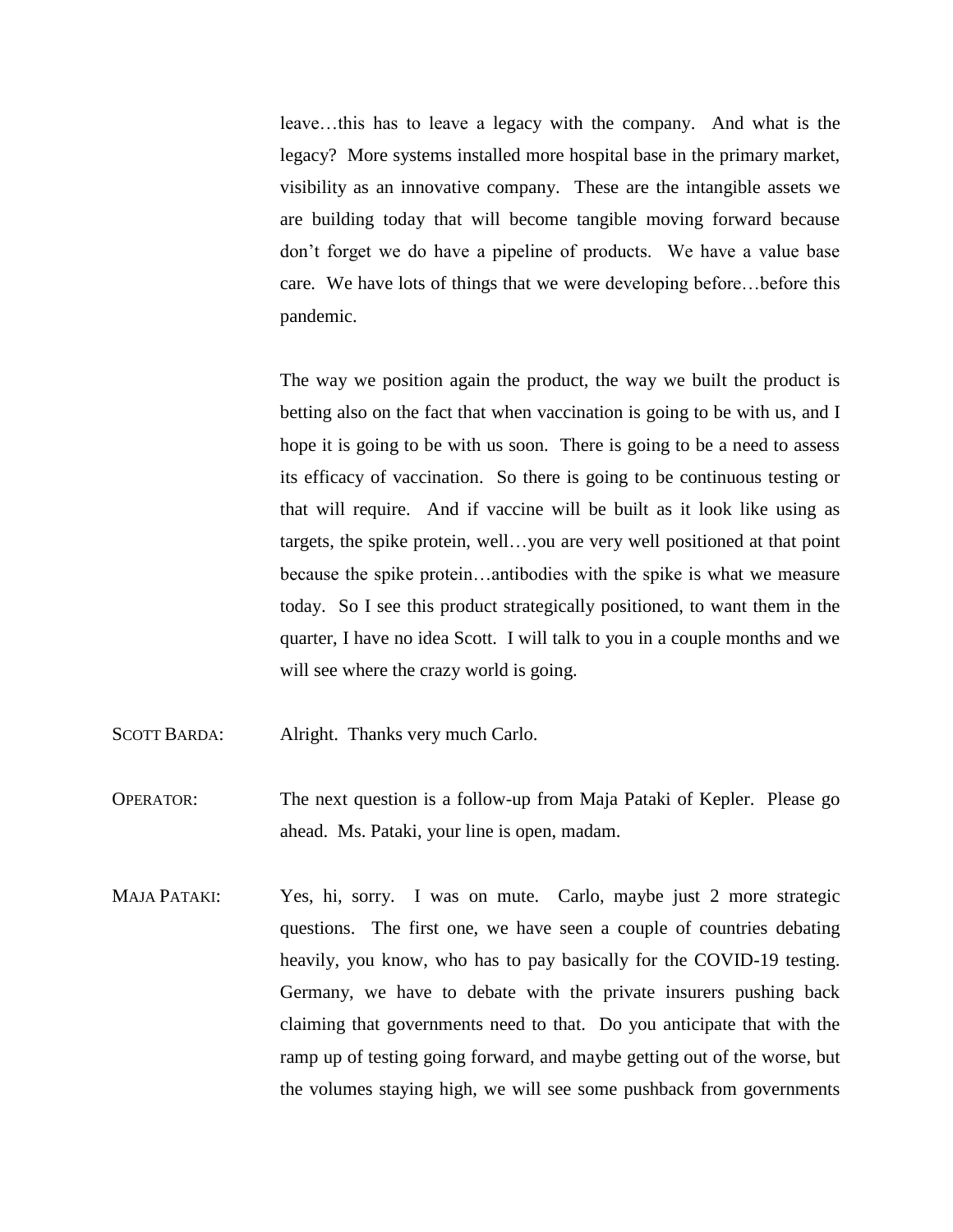on pricing rather than seeing the competitive spin coming through. That will be the first question. And then I will follow-up with the second one afterwards, please.

CARLO ROSA: Okay. Maja, to be honest, I have no idea. What I have seen, this is why, you know I think everybody today is trying to understand the space, and I think that I notice few things. I have seen the U.S., very proactive, and what the U.S., did if you think about it, it is said that they put lots of pressure on suppliers to supply the U.S., and the U.S., labs go by the same token, they put on the table a very hefty reimbursement. You have seen for molecular \$50 for a low throughput, \$100 for high throughput, and so they said…what the government said is I...you know lots of companies have to put a tremendous amount of effort to provide products to the community. What people don't understand is that companies like DiaSorin, but everybody else did the same. You and R&D people doing other things, and now you had to take all your people and put all of them to do COVID. Otherwise, you will not explain how the heck usually takes 18 months to develop a product, and now we took 8 weeks, right. So there is a cost that companies are incurring into because of this…of the story. And I think the U.S., government has been the one that recognize that and have been very generous in my opinion through...to their own industry supporting the industry with what they could which is money to the system to allow the people to get tested.

> How is this going to move forward? I have no idea…I really don't know to be honest with you. I certainly know that there is going to be competitive pricing, yes that I understand. I believe that is going to be more on the serology than on the molecular simply because on the molecular there is going to be a chronic…chronic shortage moving forward. And so, there is going to be more demand than supply and that will keep I believe molecular pricing high. Serology it may be different,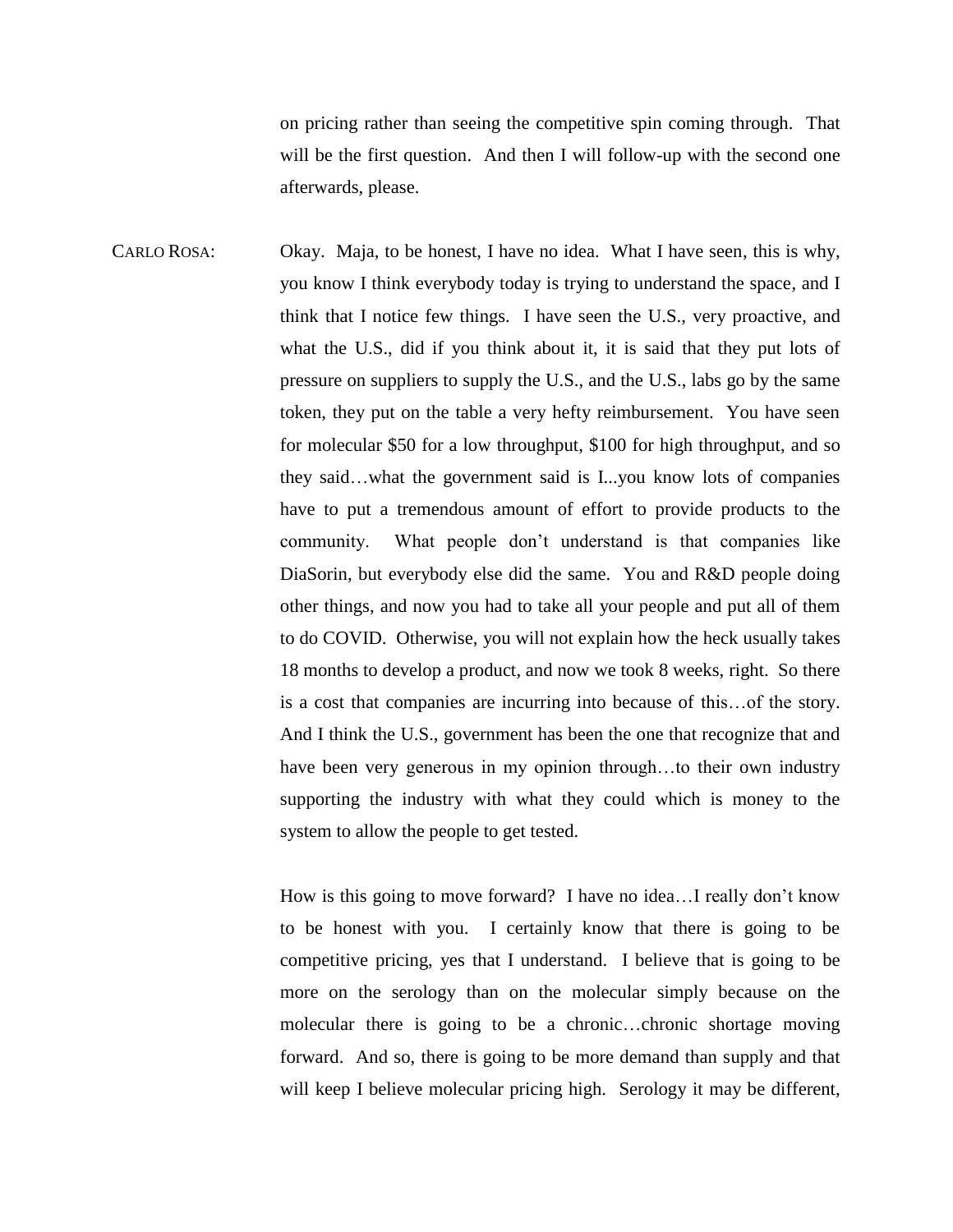but I really have no idea how the reimbursement policies are going to move.

MAJA PATAKI: Okay. And then just lastly, I think you were elaborating on that already a bit based on Scott's question how to think that this is going to develop in the long run even when we have vaccination. Do you believe this will take the same kind of characteristic like the flu test or do you believe it's going to be a different kind of dynamic since there will…there will be a high push for the vaccination for the whole society?

CARLO ROSA: Listen, Maja, you are making me smarter than I am, because I wish I had that answer to be honest with you. What I know is just one thing. I think the next flu season is going to be very challenging, because if you think about it…take Italy, for example, Italy was actually hit by this virus toward the end of the flu season, and also this year, we had a beautiful warm weather so the spring actually came very early.

> Now, we are getting into the real flu season that will start in October/November, we are going to have all the symptoms of flu…regular flu, and you are not going to have a vaccine unfortunately I believe, and you are going to have a strong need for differential diagnosis. So what I am saying is that there is a need…there is a social need by companies to bring forward certainly more capacity on molecular testing, but I believe also technologies that would allow a more widespread use of reagents for acute testing. Right, so I see the fall being very complicated, but I hope I said before then long term who knows, I hope that COVID will go away. I really hope so through vaccination.

MAJA PATAKI: Thank you very much, Carlo.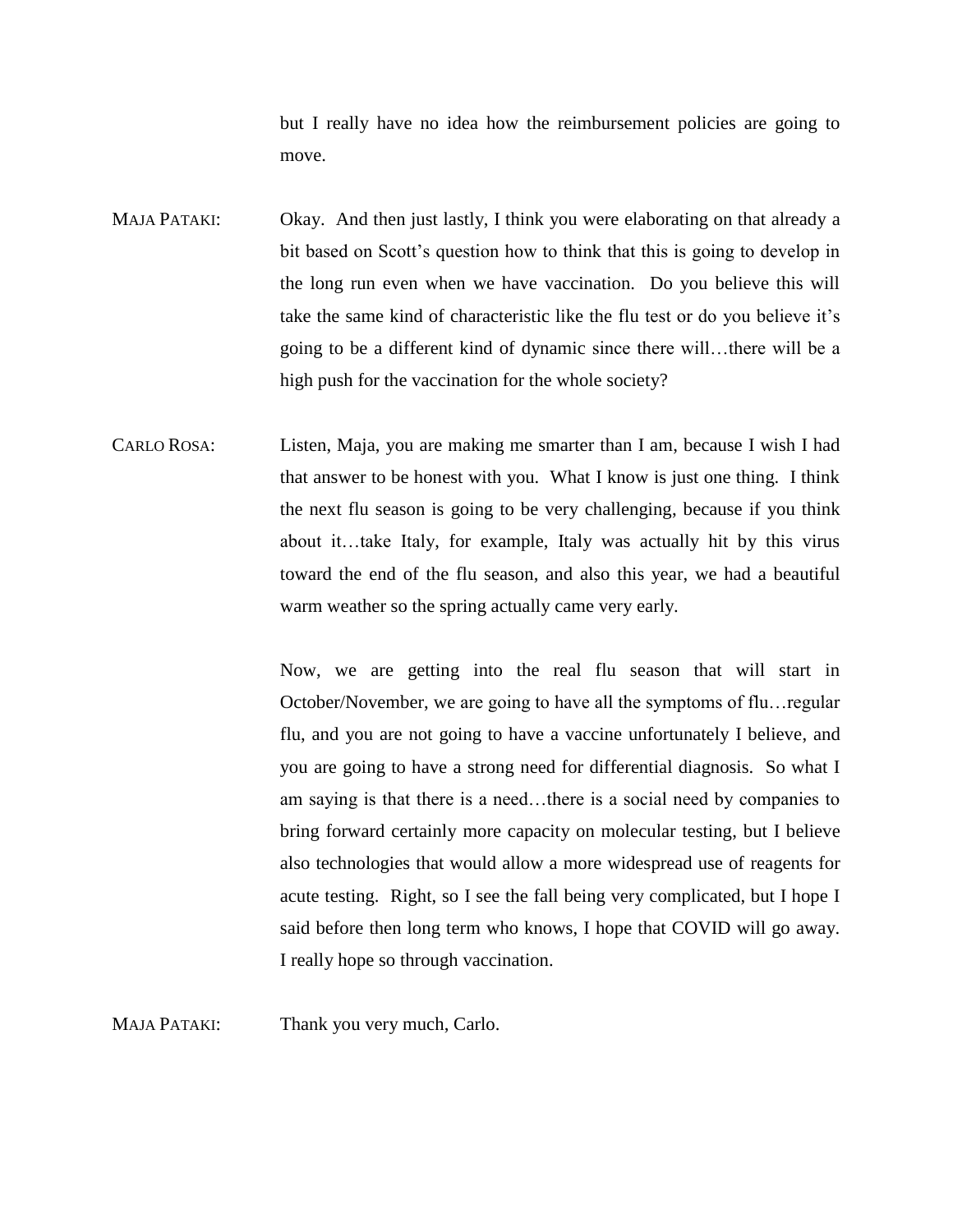- OPERATOR: The next question is from Giorgio Tavolini from Intermonte. Please go ahead, sir.
- GIORGIO TAVOLINI: Hi, good afternoon, and thanks for taking my question. I was curious to see if at this early stage, do you see any demand for COVID-19 test by single local firms, banks, enterprises to allow employees to return to work. And if so, do you have the technological…the right technological platform to provide very point of care test for COVID-19, I mean, for these terms or small enterprises? Thank you.
- CARLO ROSA: No, we don't, because we are not playing in that place, as said many times we work with…in a central lab, and we do not intend whatsoever to get ourselves into the figure-pricking technology. That is a complete different game today. Let me just remind you some facts. And the facts are the following; there is a WHO recommendation that says guys you need to be careful with lateral flow and these technologies because there are too many products are there that has been not validated to the point that the WHO has imitated a program to validate some of these assays and discriminate between the one of low quality and one of high quality. And I am not pointing fingers to anybody, and I am not hinting that by definition a finger prick [ph] assay is of low quality, I am just saying that today, the WHO said, you don't know…we don't know. So we need to conduct an evaluation to the point that they recommended CLIA analyzer go through the WHO document which I think is April 2020, they say today the technologies to be used are CLIA analyzer with a specificity and sensitivity which are over 90% to 95%, that's their recommendation.

Now, different story…different question you are asking about going back to work and testing? Look there is a plenty of discussions in the different countries and different legislations about that. And today, there is not a legal requirement to actually test employees for COVID-19, actually what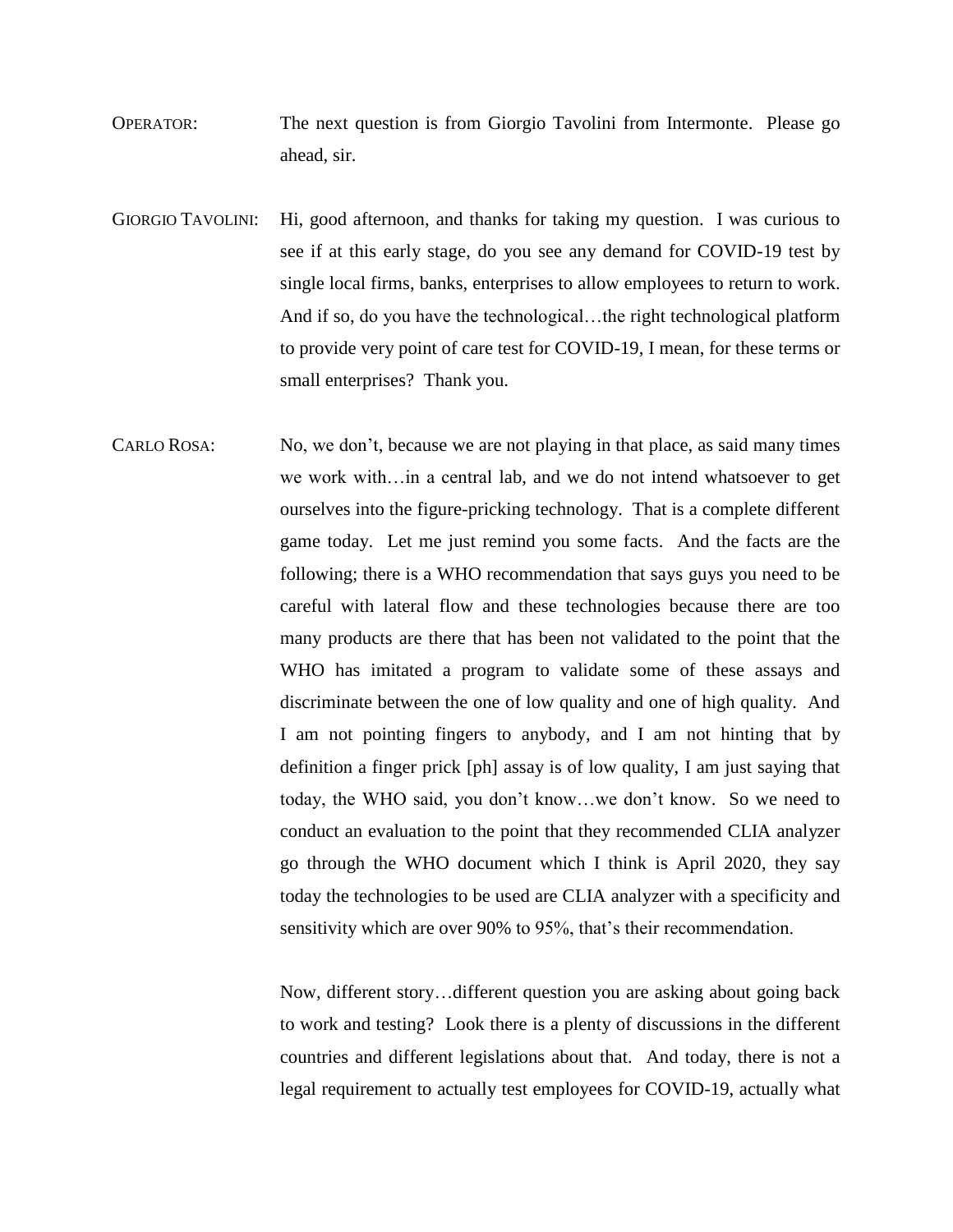you realized today is that a lot of companies have decided to offer, it is a benefit to their employees that do have...they do want to get tested on a voluntary basis to know whether they've been in contact with the virus or not. But, certainly is not mandatory. And that is not a market we are going after today, this is not our positioning and how company has decided to do it, is actually not my business to be honest with you.

- GIORGIO TAVOLINI: Okay, thank you. And just a follow-up, are you cooperating with the pharmaceutical companies that you provide, I don't know clinical studies for vaccines with the testing COVID-19?
- CARLO ROSA: We have initiated contacts with some of the candidates, the problem you know, the problem…the real problem is that today you have so many companies having claiming that they do have…they don't have a vaccine which is very difficult to understanding to work with. But, yes, we do…we have initiated a screening of who is out there, who is working with vaccine with vaccinations. But, what we saw which is very interesting is that, the vast majority are actually working around using the spike protein as the protein for vaccination and that's comforting our decision in terms of which antigen to use.
- GIORGIO TAVOLINI: Thank you very much.
- OPERATOR: The next question is from Hugo Solvet of Exane BNP Paribas. Please go ahead.
- HUGO SOLVET: Hi, thank you. Thanks for taking my question, you mentioned Carlo, in your prepared remarks, your increased ability to access and enter labs. Thanks to your COVID-19 offer? And also strike contract for TB product. Are you able to drive the premium when converting the accounts and when are you expecting volumes to normalize and possibly pickup? And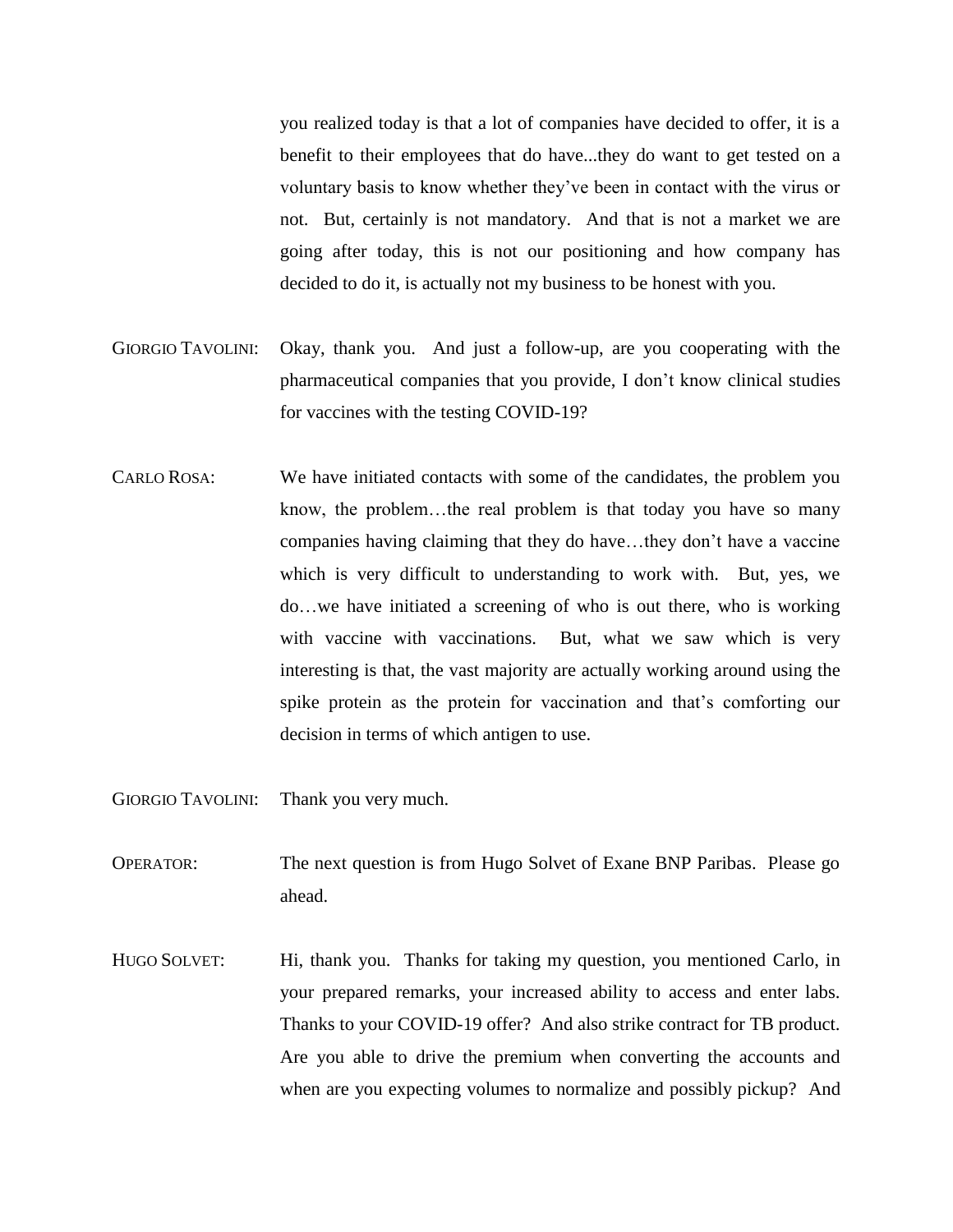follow-up to that would be an update on line product that you are developing considering COVID is delaying a lot of trials; do you expect any delays here? Thank you.

CARLO ROSA: So sorry…the first question if I understand correctly as to do with TB and the crossover...

HUGO SOLVET: Yes, are you able to drive premium when converting accounts?

CARLO ROSA: Yes, we do. We do have the ability to drive premium, because again that strategy if you remember from...primarily in the U.S., was driven by the fact that we are going after send outs and that were very expensive in the U.S. And so, on average I think we did comment before that we were getting around 25% premiums over current pricing because of that positioning. And again, what I see that is working beautifully on that program is that, it was frozen certainly around January, February timeframe because of the pandemic. But, now the fact that hospitals do want the COVID assay then we are able to actually jump start it back again, because once we install the XL, then you get pretty much 2 birds with one stone, the serology and the TB business.

> As far as, Lyme is concerned, look I think that your result because we have all the collections centers step up, they are in Germany, in Austria, in Holland, we are more in Italy certainly in some of the northern regions. The good [ph] result, because we don't know certainly look I was joking last night with the Head of R&D, during the lockdown is very difficult to get line, because either you get it in your balcony or that you don't go out in the woods. But, now they are reopening especially in the northern part of Europe then we expect that Lyme is going to pick up again, and in fact we saw few patients showing up in Germany already. So I honestly don't know it is difficult to tell, whether we will be able to collect the necessary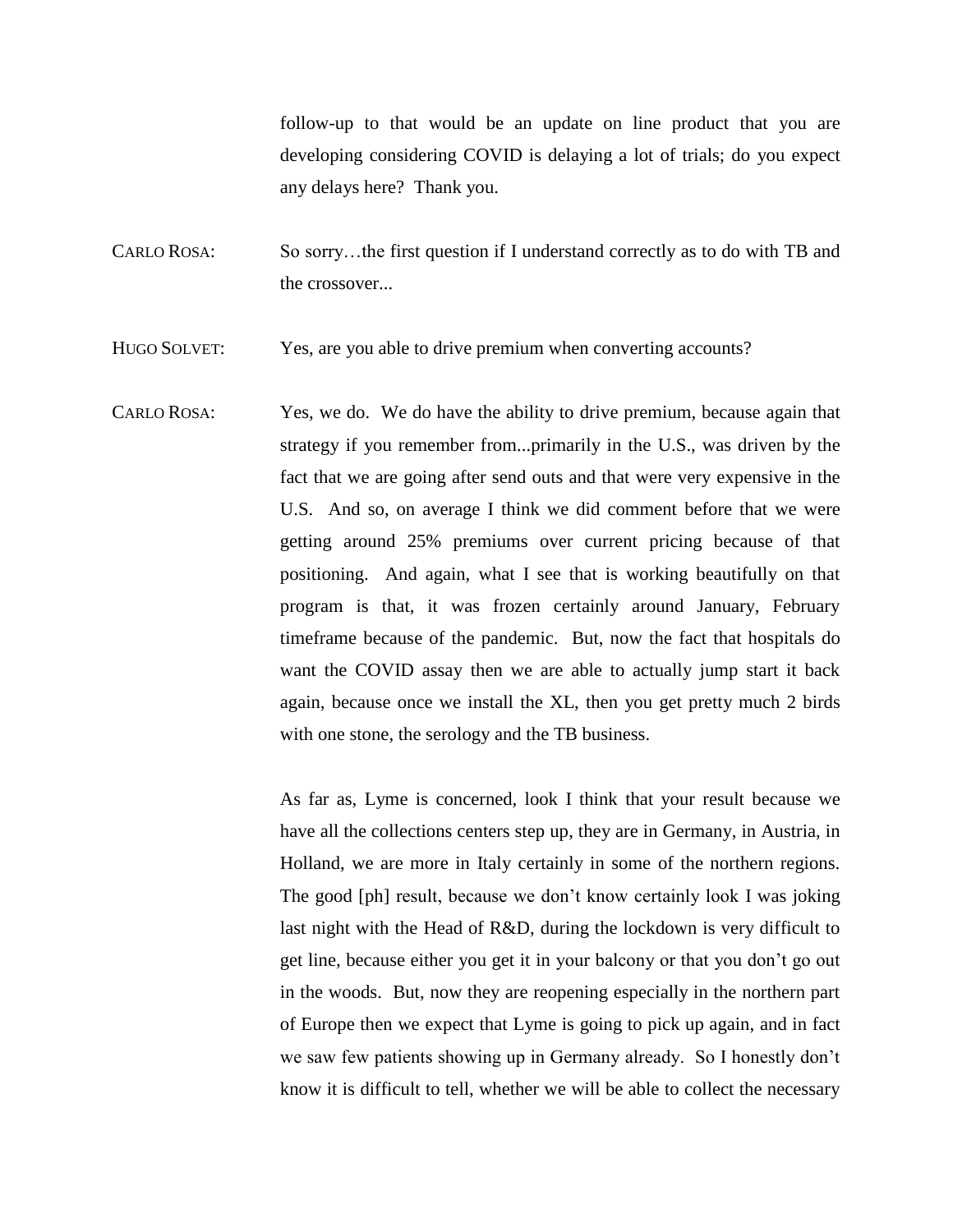amount of patients, during the season or not. And we need to wait a month or so and see how it goes.

## HUGO SOLVET: Thank you very much.

OPERATOR: The next question is a follow-up Scott Barda of Berenberg. Please go ahead, sir.

SCOTT BARDA: Yes, thanks very much, I know you [indiscernible]. So I just want to understand a little bit further your views on the different sorts of elements where serology testing can be used, I mean, epidemiological work is clearly one of the near-term considerations, and you've talked about being used in the commercial sector and so forth. But you know, some players are claiming that their antibodies and it's also being used as a disease escalation marker, which is used for in treating these critical patients. Is that a quality that you think your product has, and therefore could see extensive use in hospitals, both managing the crisis and reactivating them to normal elective procedures?

> Last question, I missed that early, please. Just to understand, I mean, in some ways, the serology test had some characteristics to rapid rise you had in Vitamin D, which obviously has remained at a high-volume and declined for a long time. I guess, at that point, you use that capital and cash from Vitamin D to strengthen the organization. So are you starting to nurture ideas to use any potential windfall here to strategically strengthen the business?

CARLO ROSA: The answer is obviously yes, to the second one. Because, I think that remember we have an obsession and the obsession is that we want to get bigger in the U.S., because we see this as the market where an innovative company can really make it. And we...as…we have been looking for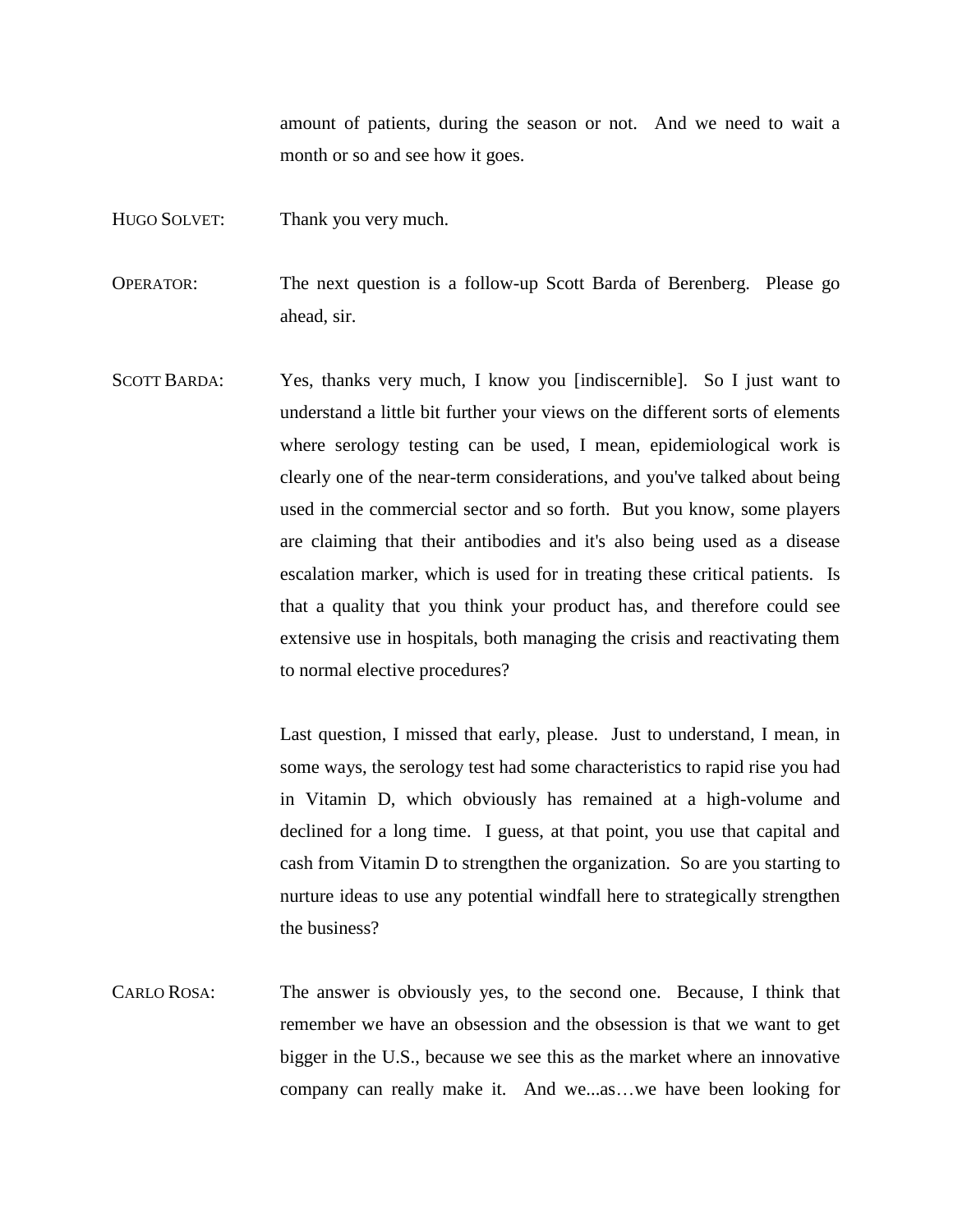targets and opportunities and with the proceedings coming from this we are going certainly to invest in that market, because we want to again…strategically we want to get bigger there. So yes, the answer is, we are seriously looking at that.

First question Scott, it is difficult to…I didn't really understand what you mean about escalation marker? Can you just repeat it for me?

- SCOTT BARDA: Yes. Some conversations we've had suggest that by doing serology tests on critical patients on a regular basis and working how quickly their IGG response rises; this is a prognosis for where you have a cytokine storm and end up on a ventilator. So in the sense, it's a marker of disease escalation, which a lot of intensive care surgeons say a very useful additional unexpected application for these antibodies. I'm just wondering whether this is a quality or an attribute that you are aware of for your own product, is it an interesting angle or is it something different.
- CARLO ROSA: Look what we have seen, and I can tell you, we saw ourselves during the clinical studies, but you also see now published everywhere is that critical patient that are in ICU have tremendous high titer of IGG. Okay, whereas hospitalized patients that are not in critical care has a lower level of IGGs. And then people that are been exposed, but there are symptomatic usually have low level of IGGs. Now, if you read little literature, what this suggests is that in this high antibody response, you may have ADE antibodies, those antibodies that actually allowed virus to infect to…get bound to the microphage and then elicit the inflammatory response. And this would explain why this very high antibody titer actually is associated with patients with worst prognosis.

But, I think that this is true so far with antibodies level measured with different products. So I don't think is specific of the product, it has to be